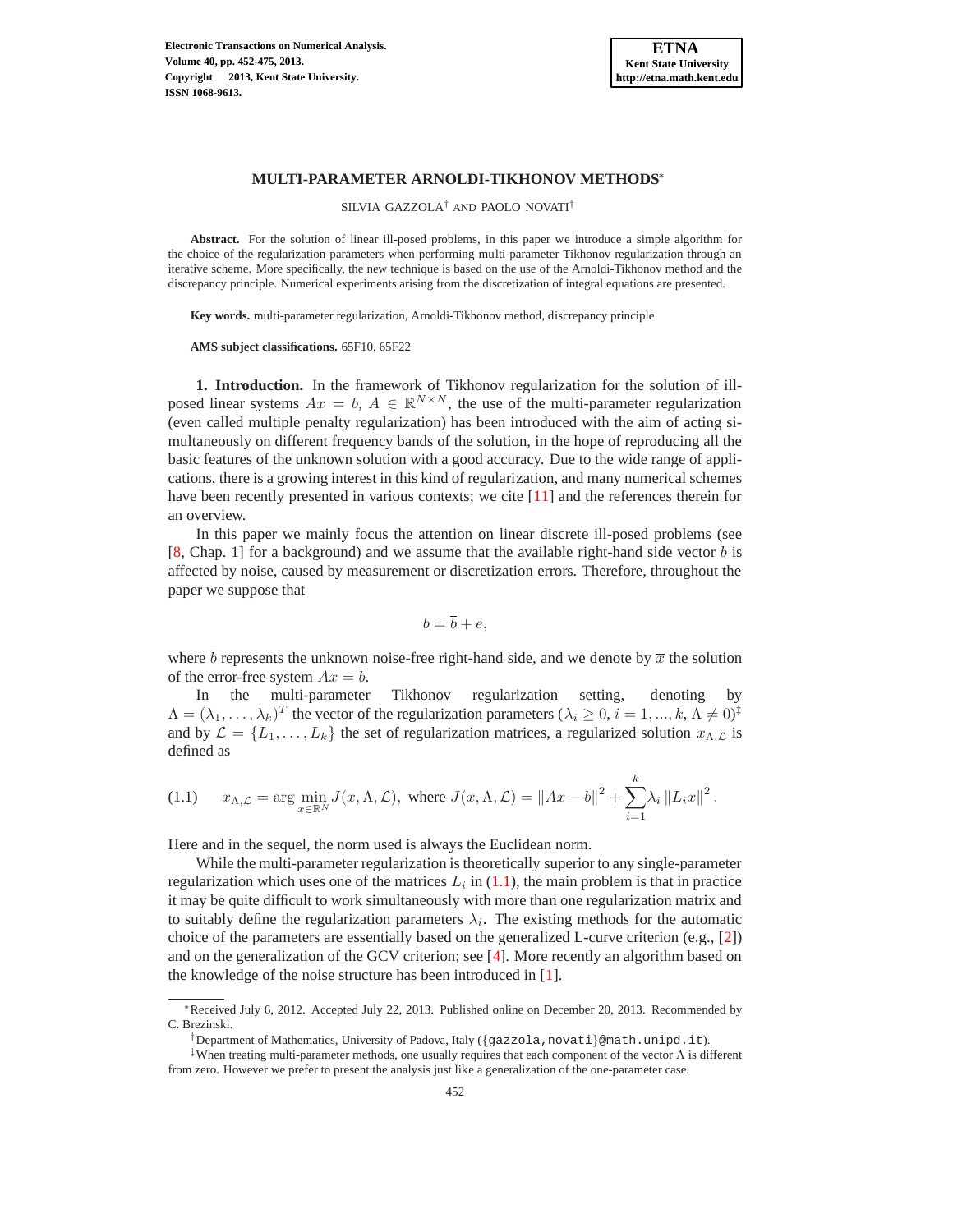In many real applications, the noisy data  $b$  is known to satisfy

$$
||b-\overline{b}|| \leq \varepsilon,
$$

so that the use of the discrepancy principle [\[13\]](#page-17-5) may be considered even in the case of the multi-parameter regularization. Indeed, in  $[11]$  the authors introduce an algorithm for the definition of the regularization parameters based on the numerical solution with respect to  $\Lambda$ of the equation,

<span id="page-1-2"></span>(1.2) 
$$
||Ax_{\Lambda,\mathcal{L}}-b||=\eta\varepsilon, \qquad \eta\geq 1.
$$

Up to now, to the best of our knowledge, such technique seems to be the only existing one based on the discrepancy principle in the framework of the multi-parameter regularization.

In this paper, we solve  $(1.1)$  using an iterative scheme called Arnoldi-Tikhonov  $(AT)$ method, first proposed in [\[5\]](#page-17-6) in the case of the single-parameter regularization with  $\mathcal{L} = \{I_N\}$ , where  $I_N$  denotes the identity matrix of order N. This method has proved to be particularly efficient when dealing with large scale problems, as for instance the ones arising from image restoration. Indeed, it is based on the projection of the original problem [\(1.1\)](#page-0-0) onto Krylov subspaces of smaller dimensions computed by the Arnoldi algorithm.

Using an iterative method for  $(1.1)$  we automatically introduce a new parameter to be determined, that is, the number of iterations. Let us denote by  $x_{\lambda}^{(m)}$  $\Lambda^{(m)}$  the *m*-th approximation arising from the Arnoldi-Tikhonov process (from now we omit indicating the dependency on  $\mathcal{L}$ , since this set is assumed to be fixed). The algorithm here proposed for the definition of  $\Lambda$ and to stop the procedure, is based on the solution of

$$
\left\|Ax_{\Lambda}^{(m)} - b\right\| = \eta \varepsilon,
$$

at each step, by means of a linear approximation (with respect to each parameter  $\lambda_i$ ,  $i = 1, ..., k$ ) of the function,

$$
\phi^{(m)}(\Lambda) = \left\| Ax_{\Lambda}^{(m)} - b \right\|.
$$

This method generates a sequence of regularization vectors  $\Lambda^{(m)}$ ,  $m \geq 1$ , whose components  $\lambda_i^{(m)}$  are automatically defined. The idea extends the one studied in [\[6\]](#page-17-7) for the singleparameter case, which has been shown to be competitive with existing ones for Krylov type solvers; see, e.g., [\[5,](#page-17-6) [10,](#page-17-8) [16\]](#page-17-9).

The paper is organized as follows. In Section [2,](#page-1-0) we explain the use of the AT method for the solution of  $(1.1)$ . In Section [3,](#page-3-0) we describe our scheme for the choice of the parameter vector  $\Lambda$ . In Section [4,](#page-7-0) we explain the algorithm associated to the new method along with a computationally cheaper variant. In Section [5,](#page-9-0) we display the main results obtained performing common test problems. Finally, in Section [6,](#page-15-0) we provide some concluding remarks. We also include an Appendix [A,](#page-17-10) which reports some tables that summarize various meaningful results related to the experiments described in Section [5.](#page-9-0)

<span id="page-1-0"></span>**2. The Arnoldi-Tikhonov method.** Let us work in the single parameter case with  $\Lambda = {\lambda}$  and  $\mathcal{L} = {L}$ . The Arnoldi-Tikhonov (AT) method was introduced in [\[5\]](#page-17-6) with the basic aim of reducing the problem,

<span id="page-1-1"></span>(2.1) 
$$
\min_{x \in \mathbb{R}^N} \left\{ \|Ax - b\|^2 + \lambda \|Lx\|^2 \right\}, \text{ where } \lambda > 0 \text{ and } L = I_N,
$$

to a problem of much smaller dimension. The idea is to project the matrix A onto the Krylov subspaces generated by A and the vector b, i.e.,  $\mathcal{K}_m(A, b) = \text{span}\{b, Ab, \dots, A^{m-1}b\}$  with

**ETNA Kent State University http://etna.math.kent.edu**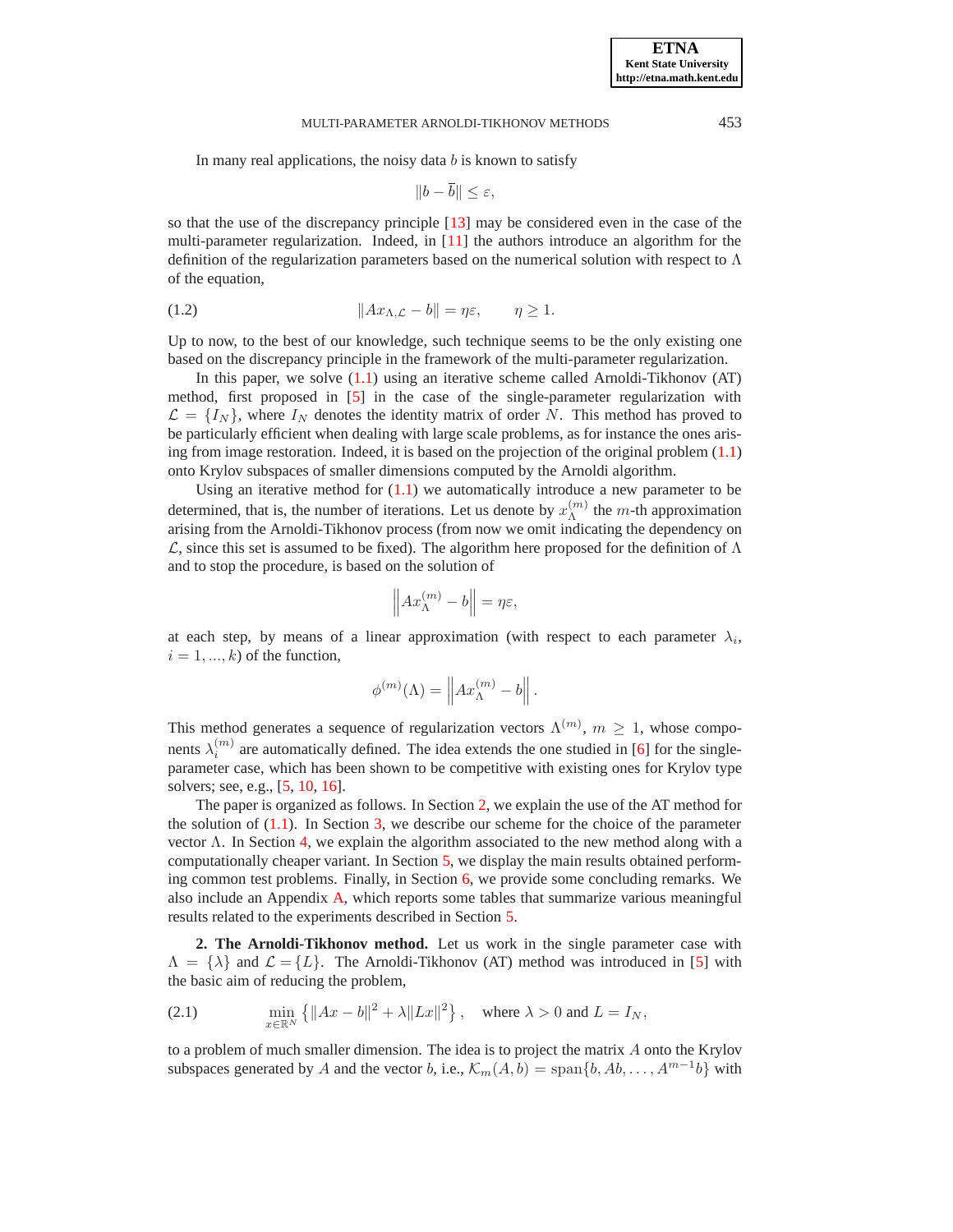$m \ll N$ . The method was also introduced to avoid the matrix-vector multiplication with  $A<sup>T</sup>$  required by Lanczos type schemes; see, e.g., [\[3,](#page-17-11) [5,](#page-17-6) [9,](#page-17-12) [15\]](#page-17-13). To construct the Krylov subspaces, the AT method employs the Arnoldi algorithm (see [\[17,](#page-17-14) Section 6.3] for an exhaustive background), which yields the decomposition,

<span id="page-2-1"></span>
$$
(2.2) \t\t\t AV_m = V_{m+1}\bar{H}_m,
$$

where  $V_{m+1} = [v_1, \ldots, v_{m+1}] \in \mathbb{R}^{N \times (m+1)}$  has orthonormal columns which span the Krylov subspace  $\mathcal{K}_{m+1}(A, b)$  and  $v_1$  is defined as  $b/||b||$ . The matrix  $\bar{H}_m \in \mathbb{R}^{(m+1)\times m}$ is an upper Hessenberg matrix. Denoting by  $h_{i,j}$  the entries of  $H_m$ , in exact arithmetic the Arnoldi process terminates whenever  $h_{m+1,m} = 0$ , which means  $\mathcal{K}_{m+1}(A, b) = \mathcal{K}_m(A, b)$ .

The AT method searches for approximations of the solution of the problem [\(2.1\)](#page-1-1) belonging to  $\mathcal{K}_m(A, b)$ . In this sense, substituting  $x = V_m y_m$   $(y_m \in \mathbb{R}^m)$  into [\(2.1\)](#page-1-1), yields the reduced minimization problem,

<span id="page-2-0"></span>(2.3) 
$$
\min_{y_m \in \mathbb{R}^m} \left\{ \left\| \bar{H}_m y_m - V_{m+1}^T b \right\|^2 + \lambda \left\| y_m \right\|^2 \right\},
$$

since  $V_{m+1}^T V_{m+1} = I_{m+1}$ . Remembering that  $v_1 = b / ||b||$  we also have

$$
V_{m+1}^T b = ||b||e_1 \quad \text{where } e_1 = (1, 0, \dots, 0)^T \in \mathbb{R}^{m+1}.
$$

Looking at [\(2.3\)](#page-2-0), we can say that the AT method can be regarded to as a regularized version of the GMRES.

The method considered in this paper is an extension of the AT method in order to work with one or more regularization operators not necessarily equal to the identity matrix. In detail, substituting, as before,  $x = V_m y_m$  ( $y_m \in \mathbb{R}^m$ ) into [\(1.1\)](#page-0-0) and using [\(2.2\)](#page-2-1), we have that

<span id="page-2-2"></span>(2.4) 
$$
\min_{x \in \mathcal{K}_m(A,b)} J(x, \Lambda, \mathcal{L}) = \min_{y_m \in \mathbb{R}^m} \left\{ \left\| \bar{H}_m y_m - \|b\| e_1 \right\|^2 + \sum_{i=1}^k \lambda_i \left\| L_i V_m y_m \right\|^2 \right\}
$$
  

$$
(2.5) \qquad \qquad = \min_{y_m \in \mathbb{R}^m} \left\| \begin{bmatrix} \bar{H}_m \\ \sqrt{\lambda_1} L_1 V_m \\ \vdots \\ \sqrt{\lambda_k} L_k V_m \end{bmatrix} y_m - \begin{bmatrix} \|b\| e_1 \\ 0 \\ \vdots \\ 0 \end{bmatrix} \right\|^2.
$$

In the sequel we will refer to [\(2.5\)](#page-2-2) as least squares formulation of the multi-parameter Arnoldi-Tikhonov method. We emphasize that the above strategy can be applied even when the regularization matrices are rectangular, as for instance when considering scaled finite difference approximations of the derivative operators. However, we remark that, contrary to [\(2.3\)](#page-2-0), the original dimension of the problem is only partially reduced, since  $L_i V_m \in \mathbb{R}^{(N-p_i)\times m}$  if  $L_i \in \mathbb{R}^{(N-p_i)\times N}$ .

Since  $\bar{H}_m = V_{m+1}^T A V_m$ , if  $L_i \in \mathbb{R}^{N \times N}$ ,  $i = 1, ..., k$ , one may even consider the projected operators,

<span id="page-2-4"></span>(2.6) 
$$
K_i^{(m)} = V_{m+1}^T L_i V_m,
$$

and hence the reduced minimization,

<span id="page-2-3"></span>(2.7) 
$$
\min_{y_m \in \mathbb{R}^m} \left\{ \left\| \bar{H}_m y_m - \|b\| \, e_1 \right\|^2 + \sum_{i=1}^m \lambda_i \left\| K_i^{(m)} y_m \right\|^2 \right\}.
$$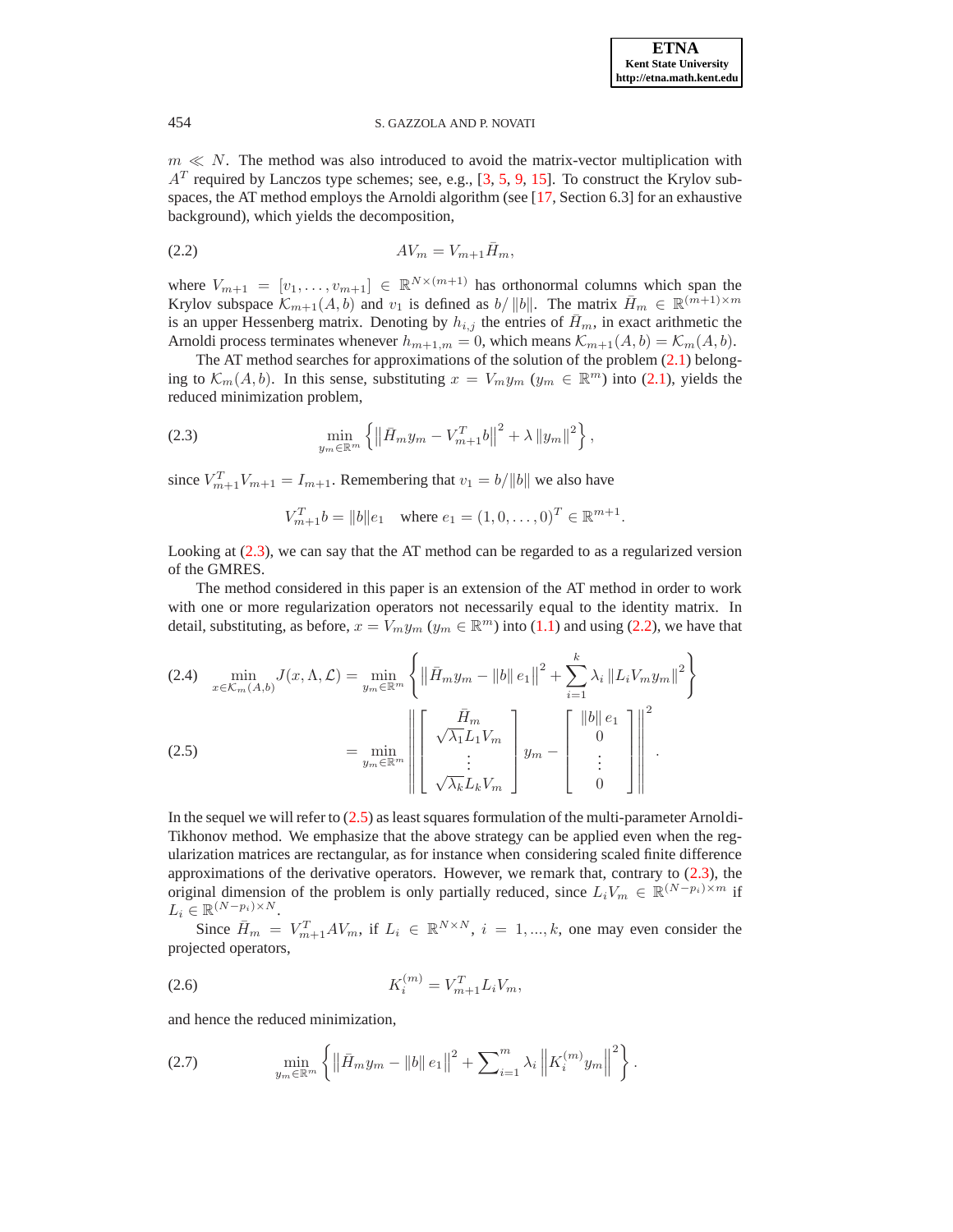**ETNA Kent State University http://etna.math.kent.edu**

MULTI-PARAMETER ARNOLDI-TIKHONOV METHODS 455

Even if problem  $(2.7)$  is not equivalent to the original one  $(2.4)$ , many numerical experiments have revealed that the use of  $(2.6)$  is worthy of further investigation. However, it is important to point out that, in fact, the computational cost associated to the solution of  $(2.7)$  is comparable with the one of  $(2.5)$ , because of the operation  $(2.6)$ .

Finally, we remark that if an initial approximation  $x_0$  of the solution  $\bar{x}$  is available, then we can incorporate it into the Arnoldi-Tikhonov scheme by defining the initial residual  $r_0 = b - Ax_0$  and by considering the Krylov subspaces  $\mathcal{K}_m(A, r_0)$ . Consequently, the approximate solution of the problem [\(1.1\)](#page-0-0) is of the form  $x_m = x_0 + V_m y_m$  and in the expressions  $(2.3)$ ,  $(2.4)$ ,  $(2.5)$ ,  $(2.7)$ , we simply have to substitute b with  $r_0$ ; cf. [\[6\]](#page-17-7).

<span id="page-3-0"></span>**3. The parameter selection strategy.** As already said in the introduction, if we assume that the quantity  $\varepsilon = ||b - \overline{b}||$  is known, it turns out that a successful strategy to define Λ, as well as a stopping criterion, is the discrepancy principle [\(1.2\)](#page-1-2) adapted to the iterative setting of the AT method. At each iteration we can define the function  $\phi^{(m)}(\Lambda) = \left\| b - Ax_{\Lambda}^{(m)} \right\|$  $\Big\|,$ and we say that the discrepancy principle is satisfied as soon as

<span id="page-3-4"></span>
$$
\phi^{(m)}(\Lambda) \le \eta \varepsilon, \quad \text{where} \quad \eta \gtrapprox 1.
$$

We remark that, if we rather know the noise level  $\tilde{\varepsilon} = ||e||/||\overline{b}||$ , then the discrepancy principle reads

(3.1) 
$$
\phi^{(m)}(\Lambda) = \eta \tilde{\varepsilon} ||b||.
$$

We immediately note that, since for the AT method the approximations are of the form  $x_{\Lambda}^{(m)} = V_m y_{\Lambda}^{(m)} \in \mathcal{K}_m(A, b)$ , where  $y_{\Lambda}^{(m)}$  $\Lambda^{(m)}$  solves [\(2.5\)](#page-2-2), the discrepancy can be rewritten as

<span id="page-3-1"></span>(3.2) 
$$
\phi^{(m)}(\Lambda) = ||b - AV_m y_{\Lambda}^{(m)}|| = ||c - \bar{H}_m y_{\Lambda}^{(m)}||,
$$

where  $c = ||b|| e_1 \in \mathbb{R}^{m+1}$ .

Now we briefly focus on the case  $k = 1$ , since the strategy derived to choose the components of the regularization vector  $\Lambda$  in the multi-parameter case is a generalization of the algorithm for the single-parameter case.

**3.1. The one-parameter case.** As in Section [2,](#page-1-0) here we denote the unique regularization parameter and operator simply by  $\lambda$  and L, respectively. The method that we are going to describe has been introduced in [\[6\]](#page-17-7) and has already been used in [\[14\]](#page-17-15); we underline that it is able to simultaneously determine suitable values for both  $\lambda$  and m. Our basic hypothesis is that the discrepancy can be well approximated by

<span id="page-3-2"></span>(3.3) 
$$
\phi^{(m)}(\lambda) \approx \alpha^{(m)} + \lambda \beta^{(m)},
$$

i.e., by a linear function with respect to  $\lambda$ , in which  $\alpha^{(m)}$ ,  $\beta^{(m)} \in \mathbb{R}$  can be easily computed or approximated.

Since  $y_{\lambda}^{(m)}$  solves the normal equations,

$$
(\bar{H}_m^T \bar{H}_m + \lambda V_m^T L^T L V_m) y_\lambda^{(m)} = \bar{H}_m^T c,
$$

associated with the least square problem  $(2.5)$  with  $k = 1$ , by  $(3.2)$  we obtain

<span id="page-3-3"></span>(3.4) 
$$
\phi^{(m)}(\lambda) = \left\| \bar{H}_m (\bar{H}_m^T \bar{H}_m + \lambda V_m^T L^T L V_m)^{-1} \bar{H}_m^T c - c \right\|.
$$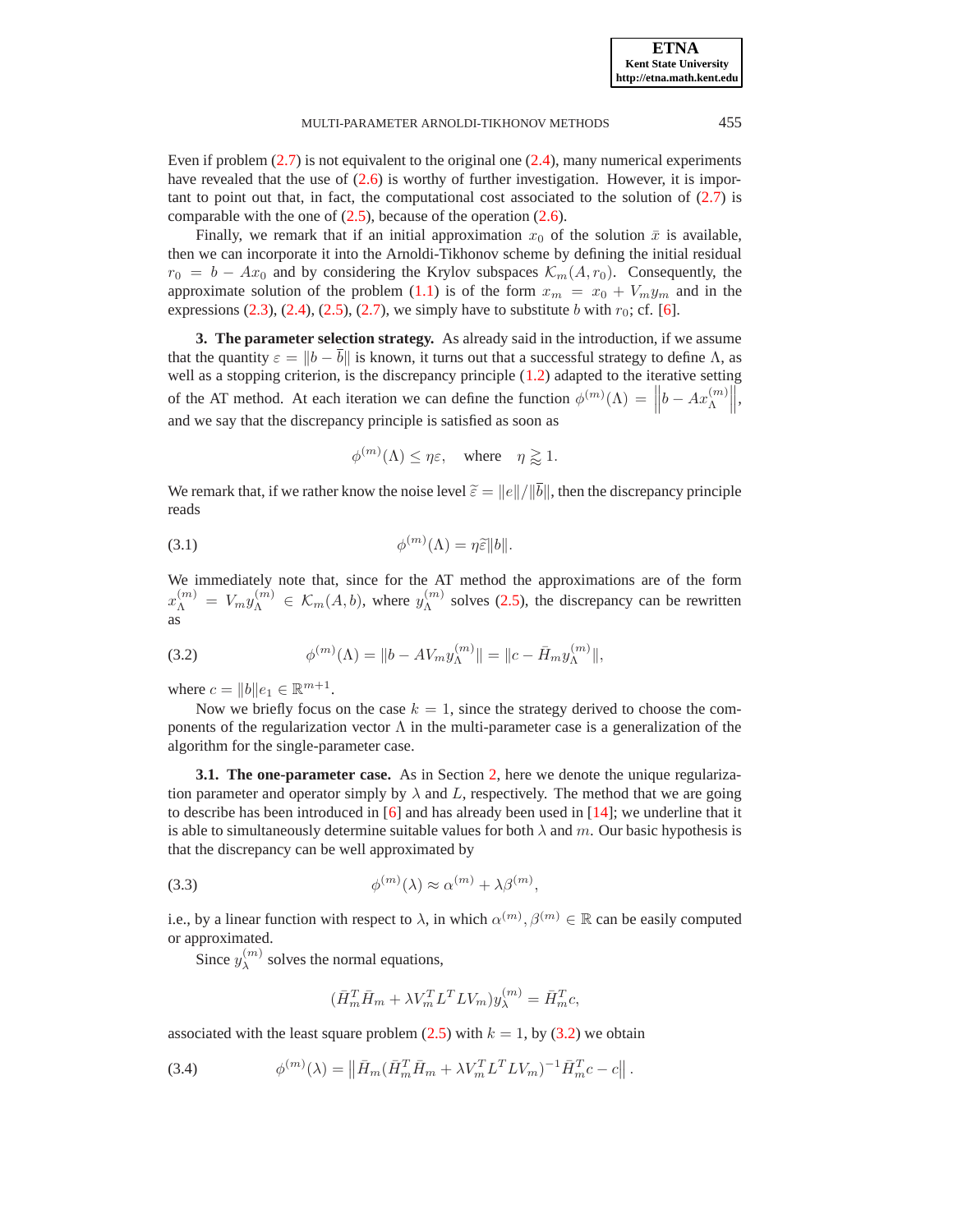For the computation of  $\alpha^{(m)}$  in [\(3.3\)](#page-3-2), the Taylor expansion of [\(3.4\)](#page-3-3) suggests the choice

<span id="page-4-5"></span>
$$
\alpha^{(m)} = \phi^{(m)}(0) = \left\| \bar{H}_m (\bar{H}_m^T \bar{H}_m)^{-1} \bar{H}_m^T c - c \right\|,
$$

which is just the norm of the residual of the GMRES iterate, which can be evaluated working in reduced dimension, by solving the least squares problem

$$
\min_{y \in \mathbb{R}^m} \left\| \bar{H}_m y - c \right\|.
$$

For the computation of  $\beta^{(m)}$ , suppose that, at step m, we have used the parameter  $\lambda^{(m-1)}$ (obtained at the previous step or, if  $m = 1$ , given by the user) to compute  $y_{\lambda^{(m-1)}}^{(m)}$  by solving [\(2.5\)](#page-2-2) with  $\lambda = \lambda^{(m-1)}$ . The corresponding discrepancy is

$$
\phi^{(m)}(\lambda^{(m-1)}) = \left\|c - \bar{H}_m y_{\lambda^{(m-1)}}^{(m)}\right\|,
$$

and consequently, using the approximation [\(3.3\)](#page-3-2), we obtain

<span id="page-4-0"></span>(3.6) 
$$
\beta^{(m)} = \frac{\phi^{(m)}(\lambda^{(m-1)}) - \alpha^{(m)}}{\lambda^{(m-1)}}.
$$

To select  $\lambda^{(m)}$  for the next step of the Arnoldi-Tikhonov algorithm we impose

<span id="page-4-1"></span>
$$
\phi^{(m)}(\lambda^{(m)}) = \eta \varepsilon
$$

and we force the approximation

<span id="page-4-3"></span>(3.8) 
$$
\phi^{(m)}(\lambda^{(m)}) = \alpha^{(m)} + \lambda^{(m)}\beta^{(m)};
$$

Hence, by  $(3.6)$  and  $(3.7)$ , we define

<span id="page-4-2"></span>(3.9) 
$$
\lambda^{(m)} = \frac{\eta \varepsilon - \alpha^{(m)}}{\phi^{(m)}(\lambda^{(m-1)}) - \alpha^{(m)}} \lambda^{(m-1)}.
$$

The method [\(3.9\)](#page-4-2) has a simple geometrical interpretation which allows it to be seen as a zero finder. Indeed, with this choice of  $\alpha^{(m)}$  and  $\beta^{(m)}$ , the function  $\phi^{(m)}(\lambda)$  is linearly interpolated at  $(0, \alpha^{(m)})$  and  $(\lambda^{(m-1)}, \phi^{(m)}(\lambda^{(m-1)}))$ ; looking at [\(3.8\)](#page-4-3), we understand that, at each iteration of the Arnoldi-Tikhonov method, a step of a secant-like zero-finder for the solution of  $(3.7)$  is performed; see, again, [\[6\]](#page-17-7).

We remark that in the first iterations of  $(3.9)$  instability can occur, due to the fact that we may have  $\alpha^{(m)} \gg \eta \varepsilon$ . In this situation the result of [\(3.9\)](#page-4-2) may be negative (recall that the function  $\phi^{(m)}(\lambda)$  is increasing and is only defined for  $\lambda > 0$ ); therefore, we consider

<span id="page-4-4"></span>(3.10) 
$$
\lambda^{(m)} = \left| \frac{\eta \varepsilon - \alpha^{(m)}}{\phi^{(m)}(\lambda^{(m-1)}) - \alpha^{(m)}} \right| \lambda^{(m-1)}.
$$

Numerically, formula [\(3.10\)](#page-4-4) is very stable, in the sense that after the discrepancy principle is satisfied,  $\lambda^{(m)} \approx const$  for growing values of m. We address the fact that this parameter choice technique can also be used together with the Range-Restricted approach [\[10\]](#page-17-8) and even in the case of Krylov methods based on the Lanczos bidiagonalization process [\[5\]](#page-17-6).

Finally we note that, with respect to the strategies used so far in connection with the AT method, the present one is intrinsically simpler and cheaper; indeed it essentially involves quantities that are strictly connected to the projected problem and the only additional computations are performed in reduced dimension. More specifically, the computation of the GMRES residual requires  $O(m^2)$  operations (if the QR update is not employed, otherwise just  $O(m)$ ).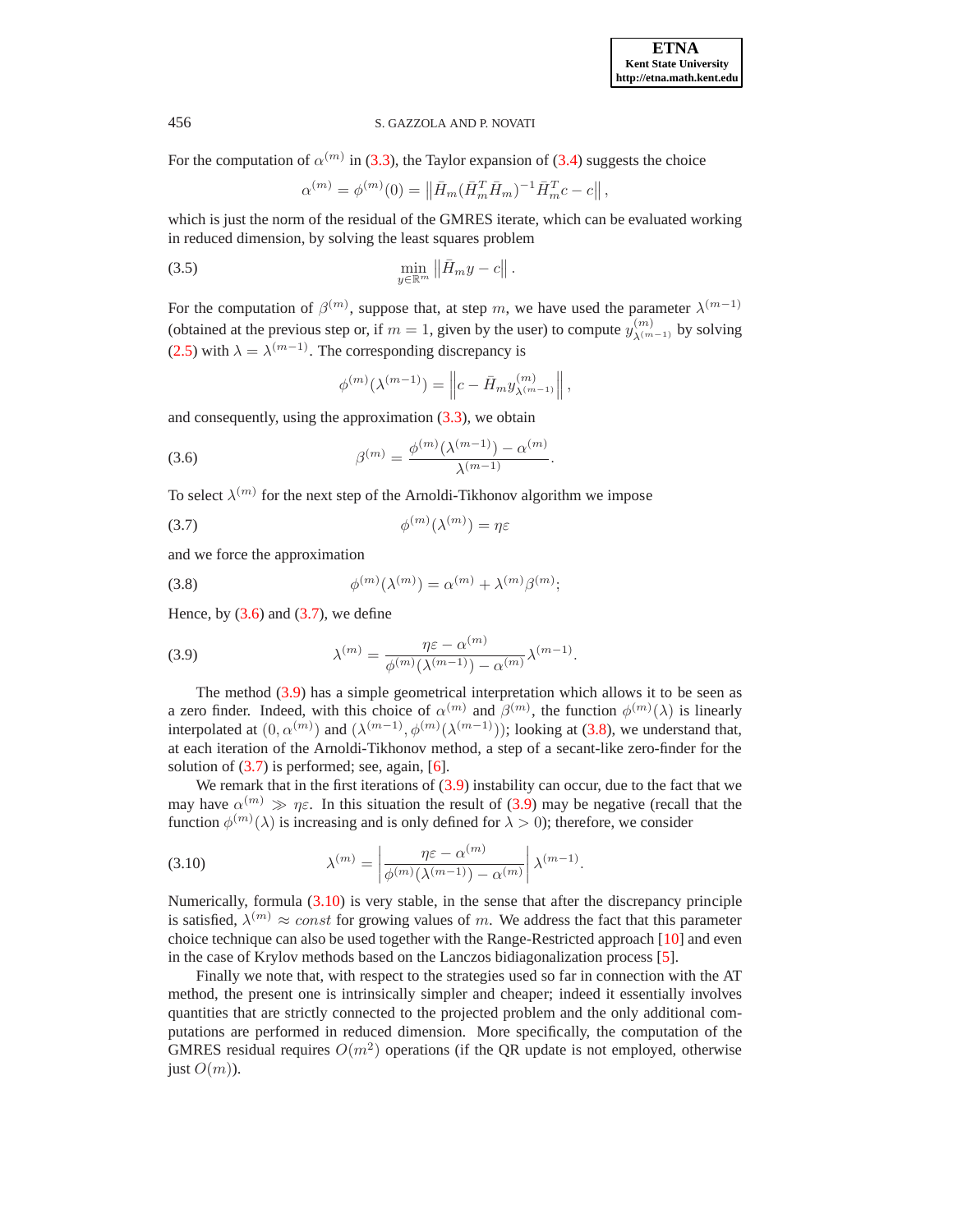,

<span id="page-5-5"></span>**3.2. The multi-parameter case.** As pointed out by many works in the literature (cf., for example,  $[4]$  and  $[11]$ ), the most natural way to face a multi-parameter problem is to first solve some single-parameter problems, one for each regularization matrix, and then to find a connection between all the problems. In our case, at the m-th step of the Arnoldi-Tikhonov algorithm and for a given  $j, 1 \le j \le k$ , we consider the problem,

<span id="page-5-0"></span>
$$
(3.11) \quad \min_{y_m \in \mathbb{R}^m} \left\| \begin{bmatrix} \bar{H}_m \\ \sqrt{\lambda_1^{(m)}} L_1 V_m \\ \vdots \\ \sqrt{\lambda_{j-1}^{(m)}} L_{j-1} V_m \\ \sqrt{\lambda L_j V_m} \end{bmatrix} y_m - \begin{bmatrix} ||b|| e_1 \\ 0 \\ \vdots \\ 0 \\ 0 \end{bmatrix} \right\|^2
$$

which is a *j*-parameter Arnoldi-Tikhonov scheme; it can also be regarded as a reduced version of the system  $(2.5)$ , where the corresponding regularization vector is

<span id="page-5-3"></span>(3.12) 
$$
\Lambda = \left( (\Lambda_{j-1}^{(m)})^T, \lambda, 0, \dots, 0 \right)^T, \text{ where } \Lambda_{j-1}^{(m)} = (\lambda_1^{(m)}, \dots, \lambda_{j-1}^{(m)})^T.
$$

According to the notation that we have used in the one-parameter case, this means that we have already solved, in a sequential way,  $(j - 1)$  reduced problems obtained adding to the original projected problem [\(3.5\)](#page-4-5) a new regularization term and that we have determined the suitable regularization parameters  $\lambda_1^{(m)}, \ldots, \lambda_{j-1}^{(m)}$ , for the problems so far considered. Therefore, now the task is to determine the parameter  $\lambda_j^{(m)}$ . Since we only have to update one parameter, we can use the strategy employed for the single parameter AT method. We define the function

<span id="page-5-1"></span>
$$
(3.13) \qquad \phi_j^{(m)}(\lambda) = \phi^{(m)}(\Lambda) = \left\|c - \bar{H}_m y_{\Lambda,j}^{(m)}\right\|, \quad \Lambda = \left((\Lambda_{j-1}^{(m)})^T, \lambda, 0, \ldots, 0\right)^T,
$$

where  $y_{\Lambda,j}^{(m)}$  is the solution of [\(3.11\)](#page-5-0). In this framework, the normal equations associated with the problem  $(3.11)$  are

$$
\left(\bar{H}_{m}^{T}\bar{H}_{m} + \sum_{i=1}^{j-1} \lambda_{i}^{(m)}V_{m}^{T}L_{i}^{T}L_{i}V_{m} + \lambda V_{m}^{T}L_{j}^{T}L_{j}V_{m}\right)y_{\Lambda,j}^{(m)} = \bar{H}_{m}^{T}c.
$$

As before, we are looking for a linear approximation, with respect to the parameter  $\lambda$ , of the discrepancy associated with the reduced multi-parameter problem so far considered, i.e.,

(3.14) 
$$
\phi_j^{(m)}(\lambda) \approx \alpha_j^{(m)} + \lambda \beta_j^{(m)}.
$$

Analogously to the one-parameter case, to obtain  $\alpha_j^{(m)}$  we consider  $\lambda = 0$ , that is,

<span id="page-5-2"></span>
$$
\alpha_j^{(m)} = \phi_j^{(m)}(0) = \left\| \bar{H}_m \left( \bar{H}_m^T \bar{H}_m + \sum_{i=1}^{j-1} \lambda_i^{(m)} V_m^T L_i^T L_i V_m \right)^{-1} \bar{H}_m^T c - c \right\|.
$$

Observing the above expression, we see that now we have to deal with the discrepancy associated to the  $(j - 1)$ -parameter method with vector of the regularization parameters given by  $\Lambda_{j-1}^{(m)}$ . Using the definition [\(3.13\)](#page-5-1) we also have

<span id="page-5-4"></span>(3.15) 
$$
\alpha_j^{(m)} = \phi^{(m)}(\Lambda_{j-1}^{(m)}).
$$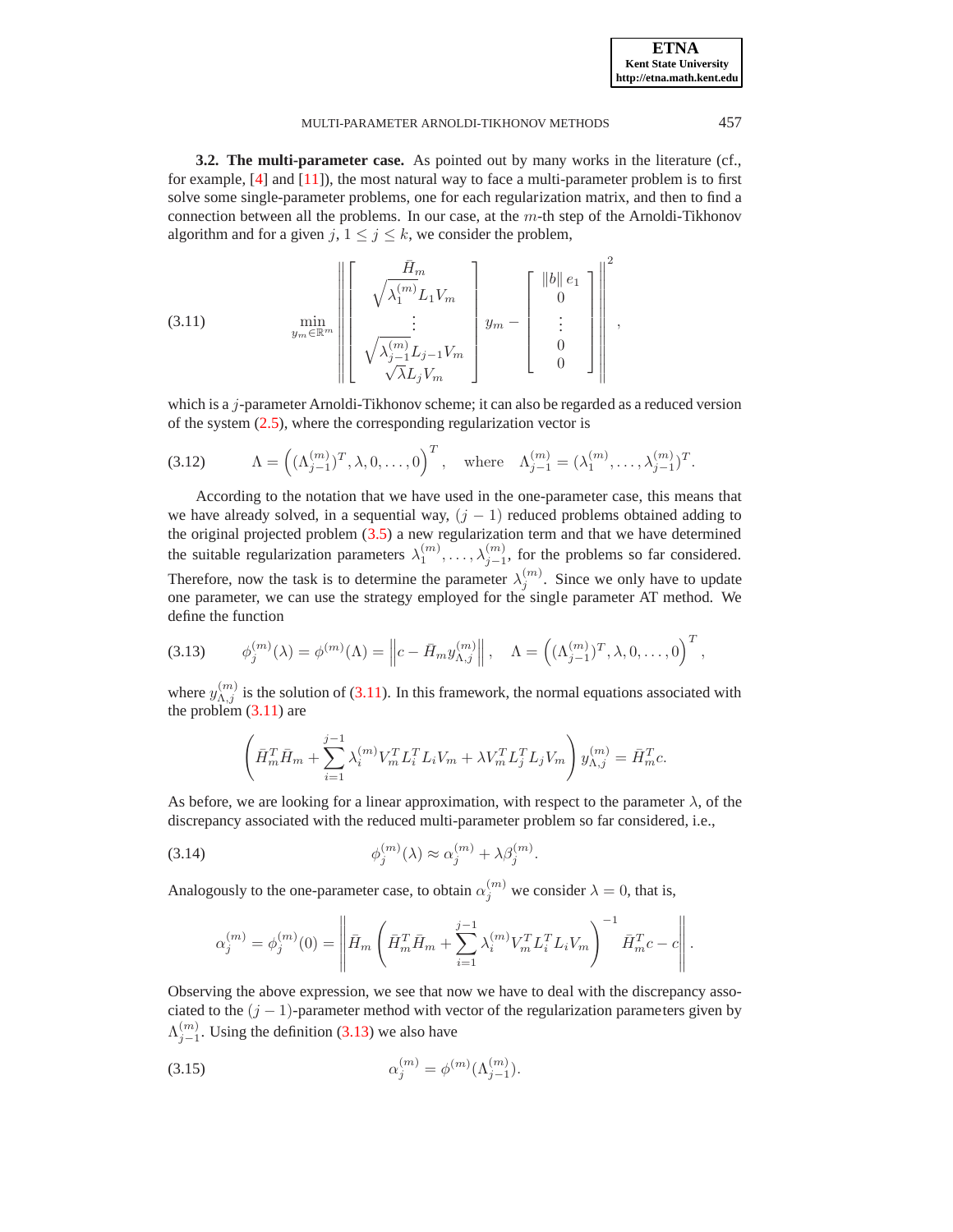We emphasize that, to obtain the quantity  $\alpha_j^{(m)}$ , we have to solve again the  $(j-1)$ -parameter problem with the regularization vector given by  $\Lambda_{j-1}^{(m)}$ . Of course, when  $j = 1$ , the determination of  $\lambda_1^{(m)}$  again requires the computation of the solution of the problem [\(3.5\)](#page-4-5) as in the one-parameter case, i.e.,  $\alpha_1^{(m)} = \phi_1^{(m)}(0)$  is still the residual of the *m*-th GMRES iterate.

Regarding the quantity  $\beta_j^{(m)}$ , once we have solved [\(3.11\)](#page-5-0) for  $\lambda = \lambda_j^{(m-1)}$ , we obtain

<span id="page-6-0"></span>
$$
(3.16) \t \phi_j^{(m)}(\lambda_j^{(m-1)}) = \left\| c - \bar{H}_m y_{\Lambda,j}^{(m)} \right\|, \quad \Lambda = \left( (\Lambda_{j-1}^{(m)})^T, \lambda_j^{(m-1)}, 0, \dots, 0 \right)^T,
$$

and consequently, using the approximation [\(3.14\)](#page-5-2), we get

$$
\beta_j^{(m)} = \frac{\phi_j^{(m)}(\lambda_j^{(m-1)}) - \alpha_j^{(m)}}{\lambda_j^{(m-1)}}.
$$

Finally, imposing  $\phi_j^{(m)}(\lambda_j^{(m)}) = \eta \varepsilon$  and forcing again [\(3.14\)](#page-5-2), we compute the new j-th component of the regularization vector as

$$
\lambda_j^{(m)} = \frac{\eta \varepsilon - \alpha_j^{(m)}}{\phi_j^{(m)}(\lambda_j^{(m-1)}) - \alpha_j^{(m)}} \lambda_j^{(m-1)}.
$$

As in the one-parameter case, the computation of each  $\lambda_j^{(m)}$ ,  $j = 1, \ldots, k$ , can be meaningless for the first few iterations, since when  $\eta \varepsilon$  is larger than  $\alpha_j^{(m)}$ , the values of  $\lambda_j^{(m)}$  are negative. For this reason we consider

<span id="page-6-1"></span>(3.17) 
$$
\lambda_j^{(m)} = \left| \frac{\eta \varepsilon - \alpha_j^{(m)}}{\phi_j^{(m)}(\lambda_j^{(m-1)}) - \alpha_j^{(m)}} \right| \lambda_j^{(m-1)}.
$$

At this point, if  $j < k$  we add a regularization term and we repeat the previous computation with  $j+1$  instead of j; otherwise, if  $j = k$ , the solution  $y_{\Lambda,k}^{(m)}$  of [\(3.11\)](#page-5-0) is indeed the solution of the complete multi-parameter problem [\(2.5\)](#page-2-2). We stop the iterations as soon as  $\phi^{(m)}(\Lambda) \leq \eta \varepsilon$ .

**3.3. Geometrical interpretation.** We close this section suggesting a geometrical interpretation of the above proposed scheme. For simplicity we treat the case  $k = 2$ , but the exposed ideas can be generalized to an arbitrary number of regularization terms. We fix an index m and a Cartesian coordinate system  $(\lambda_1, \lambda_2, z)$ . Considering  $z = \phi^{(m)}(\lambda_1, \lambda_2)$  we obtain a differentiable surface in  $\mathbb{R}^3$ ; solving [\(1.2\)](#page-1-2) means finding the intersections between the just mentioned surface and the horizontal plane  $z = \eta \varepsilon$ ; see Figure [3.1,](#page-10-0) upper frame. The strategy described above prescribes to initially take  $\lambda_2 = 0$ ; in this way we work on the plane  $(\lambda_1, z)$  and the approximate solution  $\lambda_1^{(m)}$  of  $\phi^{(m)}(\lambda_1, 0) = \phi^{(m)}(1, 0) = \eta \varepsilon$  is the intersection between  $z = \alpha_1^{(m)} + \lambda_1 \beta_1^{(m)}$  and  $z = \eta \epsilon$  if this scalar is positive, otherwise its absolute value; see Figure [3.1,](#page-10-0) lower leftmost frame. At this point we take  $\lambda_1 = \lambda_1^{(m)}$ , that is, we work on the plane  $(\lambda_1^{(m)}, \lambda_2, z)$ ; the new value  $\lambda_2^{(m)}$  is the approximate solution of  $\phi^{(m)}(\lambda_1^{(m)},\lambda_2)=\phi^{(m)}_2(\lambda_2)=\eta\varepsilon$ , which is the intersection between  $z=\alpha_2^{(m)}+\lambda_2\beta_2^{(m)}$  and  $z = \eta \epsilon$  if this scalar is positive, otherwise its absolute value; see Figure [3.1,](#page-10-0) lower rightmost frame; in this case we display what happens when the quantity  $\alpha_2^{(m)}$  is larger than the noise level.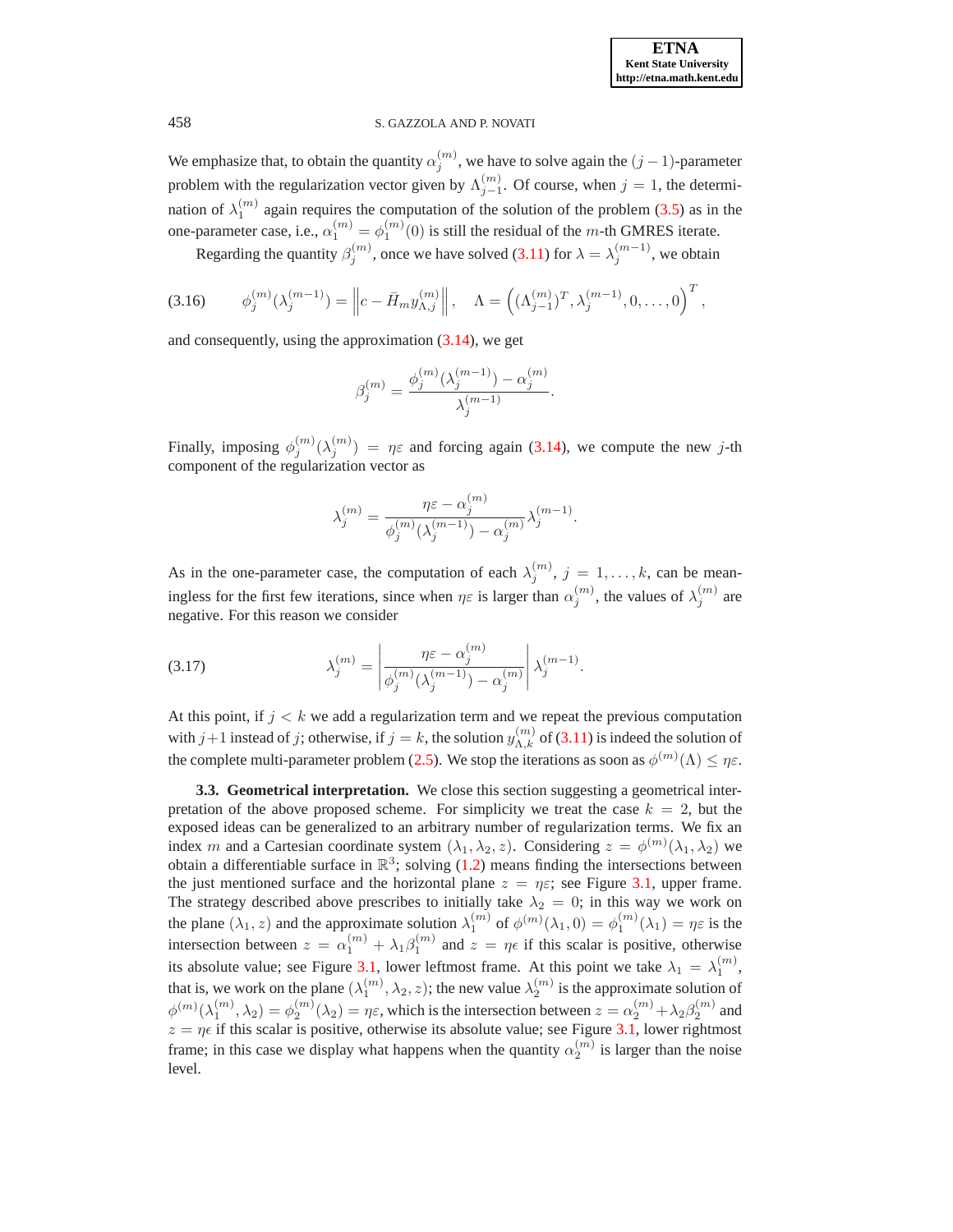



FIG. 3.1. *Geometric interpretation of the strategy proposed to find the values of the regularization parameters when performing Arnoldi-Tikhonov multi-parameter method in the case* k = 2 *and for a fixed* m*. Upper frame: plot of the surface*  $z = \phi^{(m)}(\lambda_1, \lambda_2)$  *along with the planes*  $z = \eta \varepsilon$  *and*  $\lambda_1 = \lambda_1^{(m)}$ . Lower leftmost frame: plot of the curve  $\phi_1^{(m)}(\lambda_1) = \phi^{(m)}(\lambda_1, 0)$  on the plane  $\lambda_2 = 0$ ; we also display the threshold  $\eta \varepsilon$ , and the *considered linear approximation and the computed new value*  $\lambda_1^{(m)}$ . Lower rightmost frame: plot of the curve  $\phi_2^{(m)}(\lambda_2) = \phi^{(m)}(\lambda_1^{(m)}, \lambda_2)$  on the plane  $\lambda_1 = \lambda_1^{(m)}$ ; we also display the threshold  $\eta \varepsilon$ , and the considered *linear approximation and the computed new value*  $\lambda_2^{(m)}$  (note that, in this case,  $\alpha_2^{(m)} > \eta \varepsilon$ ).

<span id="page-7-1"></span><span id="page-7-0"></span>**4. Algorithms.** In this section, we summarize the method described above and we propose a computationally cheaper variant of the following algorithm.

ALGORITHM 4.1. *Multi-parameter Arnoldi-Tikhonov*

- *1. Input: A, b,*  $\mathcal{L} = \{L_1, \ldots, L_k\}, \Lambda = (\lambda_1^{(0)}, \ldots, \lambda_k^{(0)}), x_0, \varepsilon, \eta$
- <span id="page-7-2"></span>*2. For*  $m = 1, 2, ...$  *until*  $||c - \bar{H}_m y_{\Lambda}^{(m)}$  $\Vert \Lambda^{(m)} \Vert \leq \eta \varepsilon$ 
	- *(a)* Update  $V_m$ ,  $\bar{H}_m$  by the Arnoldi algorithm [\(2.2\)](#page-2-1). *(b)* For  $j = 1, ..., k - 1$ 
		- i. Solve [\(3.11\)](#page-5-0) with the parameters  $((\Lambda_{j-1}^{(m)})^T,\lambda_j^{(m-1)})^T$  and evaluate  $\phi_j^{(m)}(\lambda_j^{(m-1)})$ *by [\(3.16\)](#page-6-0).*
		- *ii.* Solve [\(3.11\)](#page-5-0) with the parameters  $((\Lambda_{j-1}^{(m)})^T, 0)^T$  and evaluate  $\phi_j^{(m)}(0)$  by *[\(3.16\)](#page-6-0).*
		- *iii.* Compute the new parameter  $\lambda_j^{(m)}$  by [\(3.17\)](#page-6-1) and then  $\Lambda_j^{(m)}$  (cf. [\(3.12\)](#page-5-3)).
	- (c) Compute the vector  $y_{\Lambda}^{(m)}$  $\chi_{\Lambda}^{(m)} := y_{\Lambda,k}^{(m)}$  by solving the complete problem [\(2.5\)](#page-2-2), with  $\Lambda = ((\Lambda_{k-1}^{(m)})^T, \lambda_k^{(m-1)})^T.$
	- *(d)* Compute the new parameter  $\lambda_k^{(m)}$  by [\(3.17\)](#page-6-1) and then update  $\Lambda$ .
- 3. Compute the approximate solution  $x = V_m y_{\Lambda}^{(m)}$ Λ *.*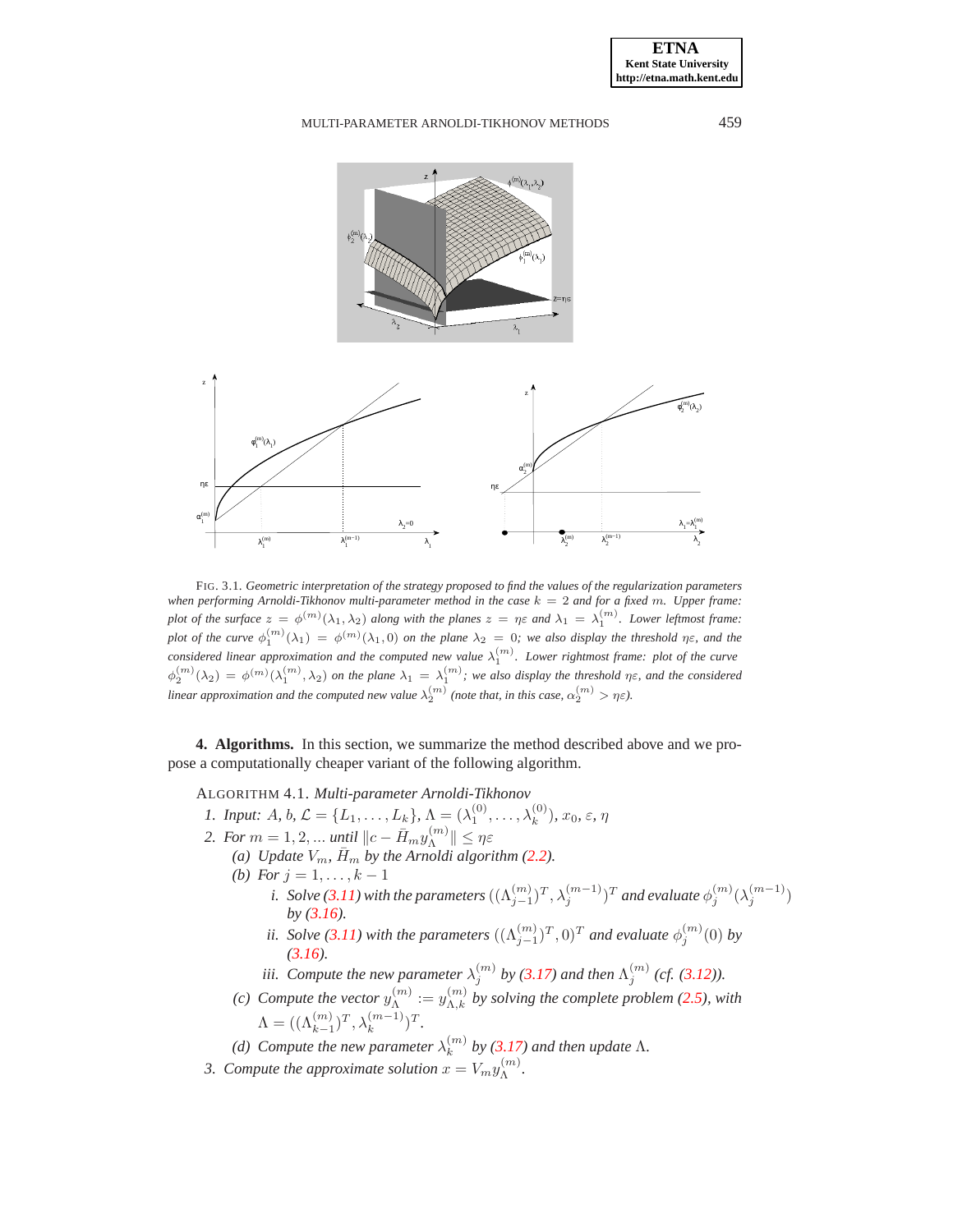Algorithm [4.1](#page-7-1) follows the discussion of the previous section, and hence requires the solution of each reduced system twice (for each  $j = 1, \ldots, k$ ), in order to sequentially update the values of the components of the regularization vector  $\Lambda$ . There is however a cheaper alternative that consists in not using the updated values of the parameter. In other words, for  $j = 1, \ldots k - 1$ , we do not need to replace  $\lambda_j^{(m-1)}$  by  $\lambda_j^{(m)}$ , but we can work with the regularization vector  $((\Lambda_{j-1}^{(m-1)})^T, \lambda_j^{(m-1)})^T = (\lambda_1^{(m-1)}, \ldots, \lambda_{j-1}^{(m-1)}, \lambda_j^{(m-1)})^T$  at Step [2bi.](#page-7-2) The new expression of  $\alpha_j^{(m)}$  is now (cf. [\(3.15\)](#page-5-4))

<span id="page-8-1"></span>(4.1) 
$$
\alpha_j^{(m)} = \phi^{(m)}(\Lambda_{j-1}^{(m-1)}).
$$

<span id="page-8-0"></span>This alternative approach, described by Algorithm [4.2,](#page-8-0) requires only one solution of [\(3.11\)](#page-5-0), for  $j = 1, \ldots, k$ , at each step.

ALGORITHM 4.2. *Multi-parameter Arnoldi-Tikhonov without intermediate update 1. Input: A, b,*  $\mathcal{L} = (L_1, \ldots, L_k)$ ,  $\Lambda = (\lambda_1^{(0)}, \ldots, \lambda_k^{(0)})$ ,  $x_0, \varepsilon, \eta$ *2. For*  $m = 1, 2, ...$  *until*  $||c - \bar{H}_m y_{\Lambda}^{(m)}||$  $\Vert \Lambda^{(m)} \Vert \leq \eta \varepsilon$ *(a) Update*  $V_m$ *,*  $H_m$  *by the Arnoldi algorithm [\(2.2\)](#page-2-1). (b)* For  $j = 1, ... k$ *i.* Solve [\(3.11\)](#page-5-0) with the parameters  $(\Lambda_{j-1}^{(m-1)})^T$  and evaluate  $\phi_j^{(m)}(\lambda_j^{(m-1)})$ *by [\(3.16\)](#page-6-0). ii.* Take  $\alpha_j^{(m)}$  as in [\(4.1\)](#page-8-1). *iii. Compute the new parameter*  $\lambda_j^{(m)}$  by [\(3.17\)](#page-6-1). *(c) Update the vector*  $\Lambda = (\lambda_1^{(m)}, \dots, \lambda_k^{(m)})$ *.* 

*3. Compute the approximate solution*  $x = V_m y_{\Lambda^{(m-1)}}^{(m)}$ .

The numerical tests reported in Appendix [A](#page-17-10) show that this strategy can compute regularized solutions whose relative error is still comparable to the one of the solutions obtained running Algorithm [4.1.](#page-7-1) However, the number of iterations required to return the solution is, on average, larger than for the former method.

REMARK 4.3. In our computations both Algorithm [4.1](#page-7-1) and Algorithm [4.2](#page-8-0) have been implemented with some minor changes regarding the stopping criterion. Indeed we have employed a sort of *weakened discrepancy principle*, that is, we stop the iterations as soon as

<span id="page-8-2"></span>(4.2) 
$$
\phi^{(m)}(\lambda) - \eta \tilde{\epsilon} ||b|| < 10^{\theta},
$$

where  $\theta < 0$  is automatically determined as the sum of the order of the noise level  $\tilde{\varepsilon}$  and of the order of the last significant digit of  $\eta$ . In this way, when applying the discrepancy principle, we neglect any quantity coming after the last significant digit of the product  $\tilde{\epsilon}\eta$ . For instance, if  $\tilde{\varepsilon} = 10^{-2}$  and  $\eta = 1.01$  then  $\theta = -4$  and we stop the iterations as soon as

$$
\phi^{(m)}(\lambda)/\|b\| \le 1.01 \cdot 10^{-2} + 9.\overline{9} \cdot 10^{-5}.
$$

We remark that, if the "classical" discrepancy principle  $(3.1)$  is fulfilled, then also  $(4.2)$  is satisfied. We introduced this weakened version of the discrepancy principle because, while executing the numerical experiments, we noted that very often the discrepancy stagnates slightly above the prescribed threshold without crossing it and, when performing too many iterations, the quality of the approximate solution deteriorates. At the same time, we decide to enforce the stopping criterion in order to assure that not only the solution  $y_{\Lambda}^{(m)}$  $\Lambda^{(m)}$  of the complete problem but also all the solutions of the reduced regularization problems satisfy the weakened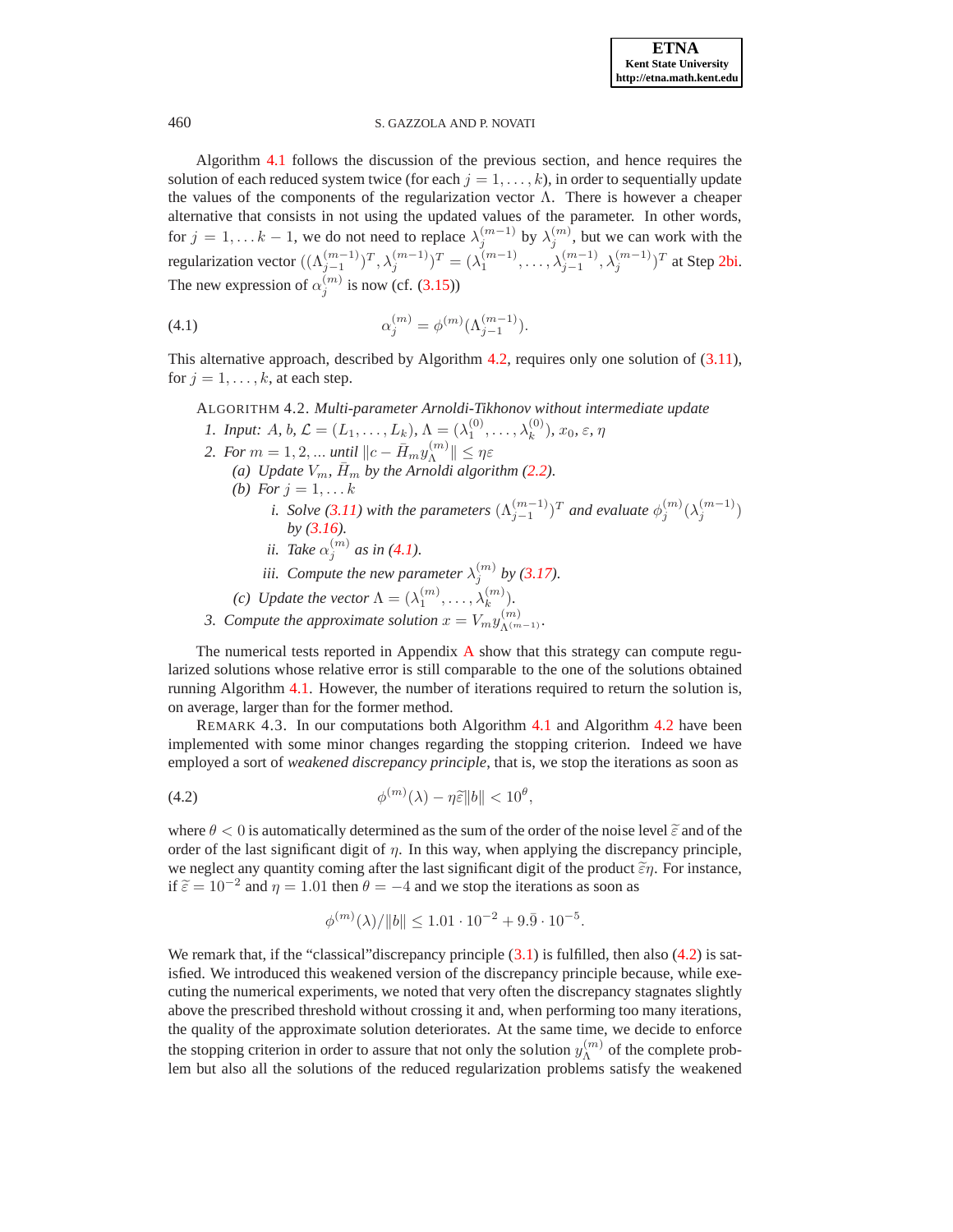discrepancy principle [\(4.2\)](#page-8-2), that is,  $\phi_j^{(m)}(\lambda_j^{(m-1)}) - \eta \tilde{\epsilon} ||b|| < 10^{\theta} \ \forall j = 1, \ldots, k-1$ . This is a quite natural choice, since the solution of the multi-parameter problem is formed taking into account the k solutions of the associated one-parameter problems.

<span id="page-9-0"></span>**5. Numerical experiments.** In this section we test the behavior of Algorithm [4.1](#page-7-1) to solve multi-parameter problems. We believe that the best way to validate the method just described is to make suitable comparisons with what happens in the one-parameter case; in the sequel we will explain the details and the goal of each experiment. We will exclusively focus on two-parameter and three-parameter cases. All the test problems are taken from Hansen's package *Regularization Tools* [\[7\]](#page-17-16).

In all the examples we assume that we know the exact solution  $\bar{x}$  and that the exact right-hand side vector is either given in [\[7\]](#page-17-16) or constructed by taking  $b = A\overline{x}$ . The elements of the noise vector  $e$  are normally distributed with zero mean and the standard deviation is chosen such that  $||e||/||\overline{b}||$  is equal to a prescribed level  $\tilde{\varepsilon}$ . Moreover, we always consider the initial guess  $x_0 = 0$  and we set  $\eta = 1.01$  and  $\Lambda = (1, \dots, 1)^T \in \mathbb{R}^k$ . Following [\[11\]](#page-17-0), each test problem is generated 100 times to reduce the dependence of the results on the random components of the vector  $e$ . All the computations have been executed using MATLAB 7.10 with 16 significant digits on a single processor computer Intel Core i3-350M.

Before describing each test, we list the regularization matrices that we have employed:

- The identity matrix  $I_N \in \mathbb{R}^{N \times N}$ .
- Scaled finite difference approximations of the first and second order derivatives, i.e.,

<span id="page-9-1"></span>(5.1) 
$$
D_1 := \begin{bmatrix} 1 & -1 & & \\ & \ddots & \ddots & \\ & & 1 & -1 \end{bmatrix} \in \mathbb{R}^{(N-1) \times N},
$$
  
\n(5.2) 
$$
D_2 := \begin{bmatrix} 1 & -2 & 1 & \\ & \ddots & \ddots & \ddots \\ & & 1 & -2 & 1 \end{bmatrix} \in \mathbb{R}^{(N-2) \times N},
$$

whose null spaces are given by  $\mathcal{N}(D_1) = \text{span} \left\{ (1, 1, \dots, 1)^T \right\} \subset \mathbb{R}^N$  and  $\mathcal{N}(D_2) = \text{span} \{ (1, 1, \dots, 1)^T, (1, 2, \dots, N)^T \} \subset \mathbb{R}^N.$ 

• Square projection matrices built using the strategy suggested in [\[12\]](#page-17-17): given  $M \in \mathbb{R}^{N \times \ell}$  we compute the "skinny" QR factorization  $M = WR$  (where  $W \in \mathbb{R}^{N \times \ell}$  and  $R \in \mathbb{R}^{\overline{\ell} \times \ell}$ ) and we take, as regularization matrix

<span id="page-9-2"></span>(5.3) 
$$
L := I_N - WW^T \in \mathbb{R}^{N \times N}.
$$

In this way the null space of  $L$  is spanned by the orthonormal columns of  $W$ . This kind of matrix is particularly useful when we want to consider a regularization operator with a given null space different from the ones of the commonly used operators [\(5.1\)](#page-9-1) and [\(5.2\)](#page-9-1).

**5.1. Results obtained considering particular solutions.** The aim of the first set of experiments is to show that, when applying the multi-parameter method to a problem whose exact solution  $\bar{x}$  lies in the null space of the regularization operator  $L_i$ , the parameter selection strategy correctly weights the *i*-th component of the regularization vector  $\Lambda$  by assigning to  $\lambda_i$  a value dominating the other components. Indeed, in this situation, the regularization operator  $L_i$  is the most suitable one, since the important features of the solution are not damped. Therefore, we start to consider two particular exact solutions: the constant one,  $\overline{x}_c := (1, 1, \ldots, 1)^T \in \mathbb{R}^N$ , and the linear one,  $\overline{x}_l := (1, 2, \ldots, N)^T \in \mathbb{R}^N$ ; as recalled in the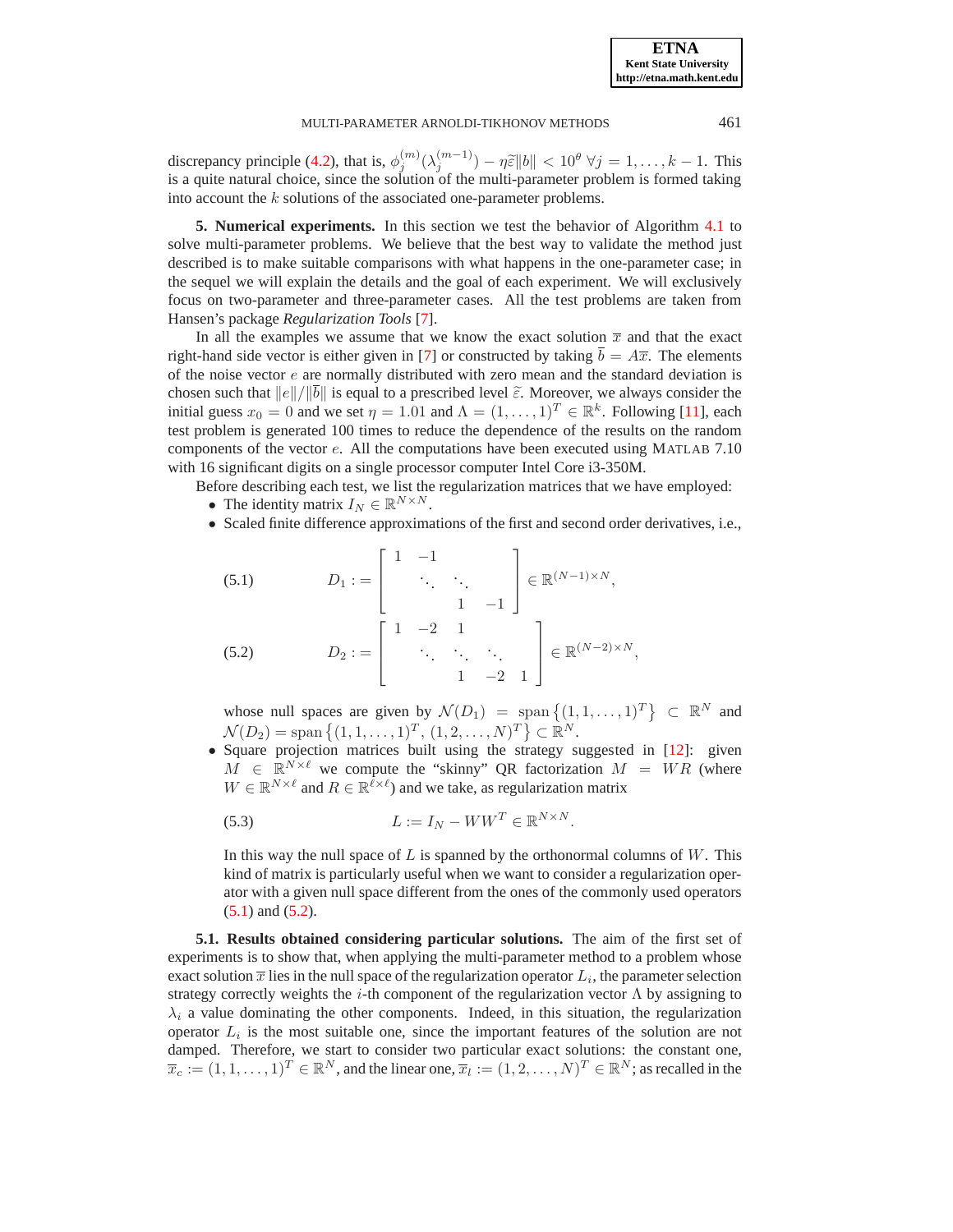above list,  $\overline{x}_c \in \mathcal{N}(D_1) \cap \mathcal{N}(D_2)$ , while  $\overline{x}_l \in \mathcal{N}(D_2)$ . For this reason we will employ both two- and three-parameter methods with different combinations of the regularization matrices  $I_N$ ,  $D_1$ , and  $D_2$ .



<span id="page-10-0"></span>FIG. 5.1. *Results obtained running 100 times the test problem* i laplace with the particular solution  $\bar{x}_c$ *(we plot one single marker for each performed test). Upper frame: we report the values of the relative errors in logarithmic scale on the horizontal axis and, at each vertical level, we mark the values corresponding to the*  $I_{200}$ *one-parameter (circle), the* D<sup>1</sup> *one-parameter (square), and the* (I200, D1) *two-parameter (asterisk) methods. Lower frame: we report the values of the regularization parameters in logarithmic scale on the horizontal axis and, at each vertical level, we mark the values corresponding to the* I<sup>200</sup> *one-parameter (circle), the* D<sup>1</sup> *one-parameter (square), and the* (I200, D1) *two-parameter (asterisk) methods; concerning the multi-parameter method, the first* line (labelled by  $I_{200}$ ) refers to the parameter that weights the term  $\|x\|^2$ , while the second line (labelled by  $D_1$ ) *refers to the parameter that weights the term*  $||D_1x||^2$ .

First, we take the solution  $\bar{x}_c$  and consider the matrix of size  $N = 200$  associated with the problem i laplace. The noise level is  $\tilde{\varepsilon} = 10^{-2}$  and we determine a regularized solution by using the  $(I_{200}, D_1)$  two-parameter method. To illustrate what happens using the single-parameter Tikhonov method, for each test we also report results obtained considering exclusively  $L = I_{200}$  and  $L = D_1$ . We display the results for 100 different noisy right-hand sides in Figure [5.1.](#page-10-0) We can clearly see that, with very few exceptions, the components of the regularization vector associated with  $I_{200}$  and  $D_1$  replicate the behavior of the parameter of the Tikhonov method with  $L = I_{200}$  and  $L = D_1$ , respectively. This means that, in the regularization process, the most appropriate regularization operator, in this case  $D_1$ , gets a larger weight than the others. In almost all cases, the solutions of the  $I_{200}$  and  $D_1$  oneparameter methods belong to Krylov subspaces of dimensions 5 and 6, respectively, while most of the solutions associated to the two-parameter method belong to Krylov subspaces of dimensions 6 or 7. In Figure [5.2](#page-11-0) we focus on a single test and we display the course of the relative error, the regularization parameters, and the discrepancies of the examined methods at each step of the Arnoldi algorithm. Looking at both figures we can see that the quality of the solutions computed by the multi-parameter method does not improve with respect to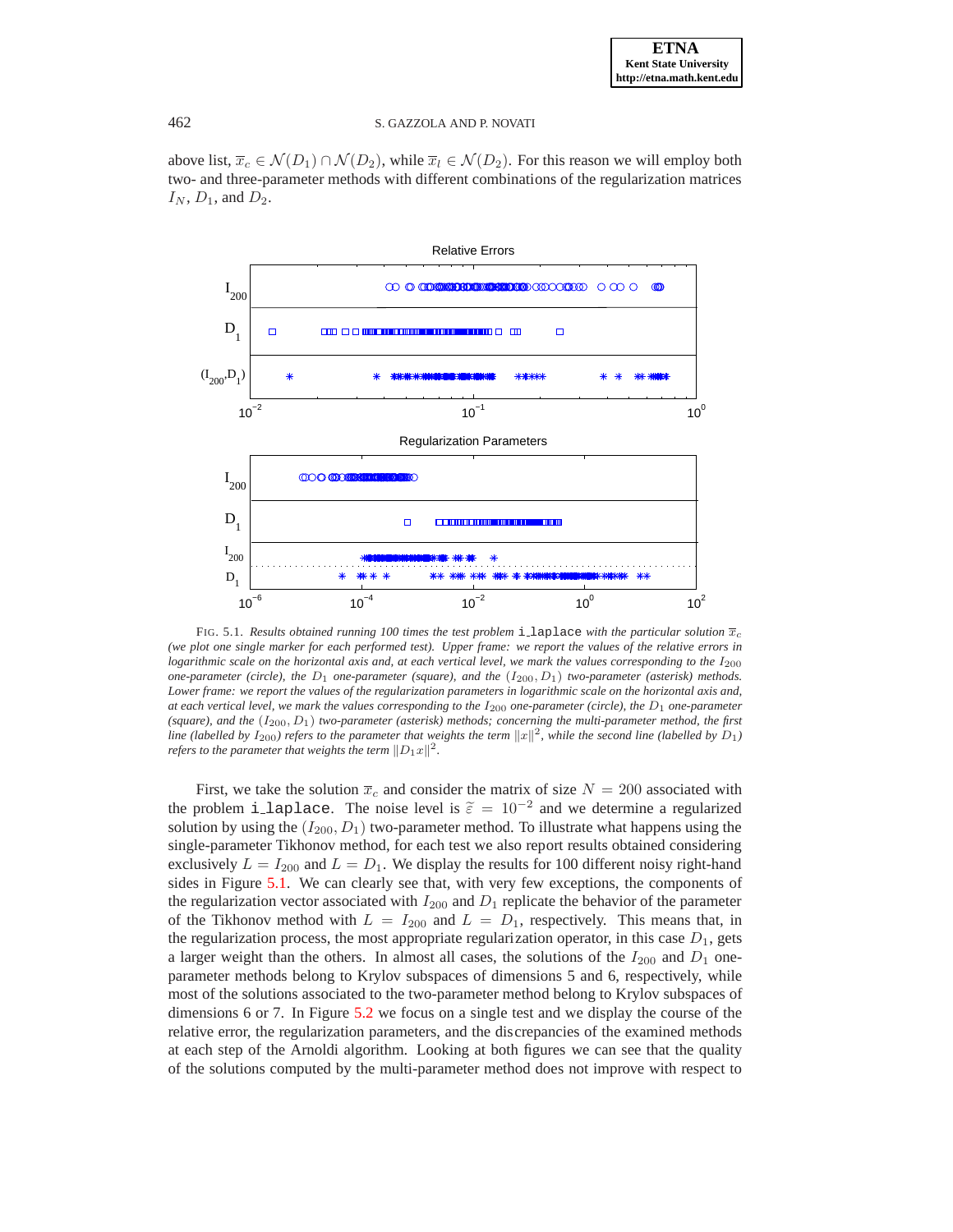

<span id="page-11-0"></span>FIG. 5.2. *Behavior of the relative errors, regularization parameters and discrepancies versus the number of iterations for the test problem*  $i$  laplace *with solution*  $\overline{x}_c$ *. Upper box: we consider the multi-parameter method (asterisk), the* I<sup>200</sup> *one-parameter method (circle), and the* D<sup>1</sup> *one-parameter method (square); middle box: we display the values of the parameters*  $\lambda_1$  *associated to*  $I_{200}$  *(asterisk with dashed line) and*  $\lambda_2$  *associated to*  $D_1$ *(asterisk with dash-dot line) and the values of the parameters of the two one-parameter methods considered above (with the same markers as listed above); lower box: the norm of the residual of the GMRES over*  $||b||$  *(circle) and* the discrepancies  $\phi_1^{(m)}/\|b\|$  associated to the first regularization term (square),  $\phi_2^{(m)}/\|b\|$  associated to the second *regularization term (diamond).*

the results for the  $D_1$  one-parameter method. However, this is quite reasonable since, as said in the introduction, the task of the multi-parameter method is to preserve many different features of the solution; when, as in this case, the solution belongs to the null space of one of the considered operators, the one-parameter method with that regularization operator is the one that works the best.

Now we consider the matrix associated to the problem phillips with  $N = 200$  and take, as exact solution, the linear one  $\overline{x}_i$ ; the noise level is again  $\tilde{\varepsilon} = 10^{-2}$ . We compute the regularized solution employing the three-parameter method with regularization matrices  $L_1 = I_{200}$ ,  $L_2 = D_1$ , and  $L_3 = D_2$ . We display the results in Figure [5.3](#page-12-0) together with our results for the same problem with the  $I_{200}$ ,  $D_1$ ,  $D_2$  one-parameter methods. Even in this case the parameter selection strategy assigns the largest parameter value to the matrix whose null space contains the exact solution (in this case,  $D_2$ ). Regarding the number of iterations required to satisfy the weakened discrepancy principle, the three-parameter method needs in most of the cases 8, 11, or 13 iterations, the  $I_{200}$  one-parameter method requires 7 or 8 iterations, while both the  $D_1$  and  $D_2$  one-parameter methods demand 8 or 9 iterations. In Figure [5.4](#page-13-0) we show the relative errors of the regularization parameters and of the discrepancies versus the number of iterations for the problem shaw of size 200. We take again the linear vector  $\overline{x}_l$  as exact solution.

The method has been applied to the most popular test problems of [\[7\]](#page-17-16), all of dimension  $N = 200$ , using the two particular solutions  $\bar{x}_c$  and  $\bar{x}_l$ . We also consider two different noise levels ( $\tilde{\epsilon} = 10^{-2}$  and  $\tilde{\epsilon} = 5 \cdot 10^{-2}$ ) and several combinations of regularization operators. We summarize the obtained results in Tables [A.1,](#page-18-0) [A.2,](#page-19-0) [A.3,](#page-20-0) and [A.4](#page-21-0) reported in Appendix [A.](#page-17-10)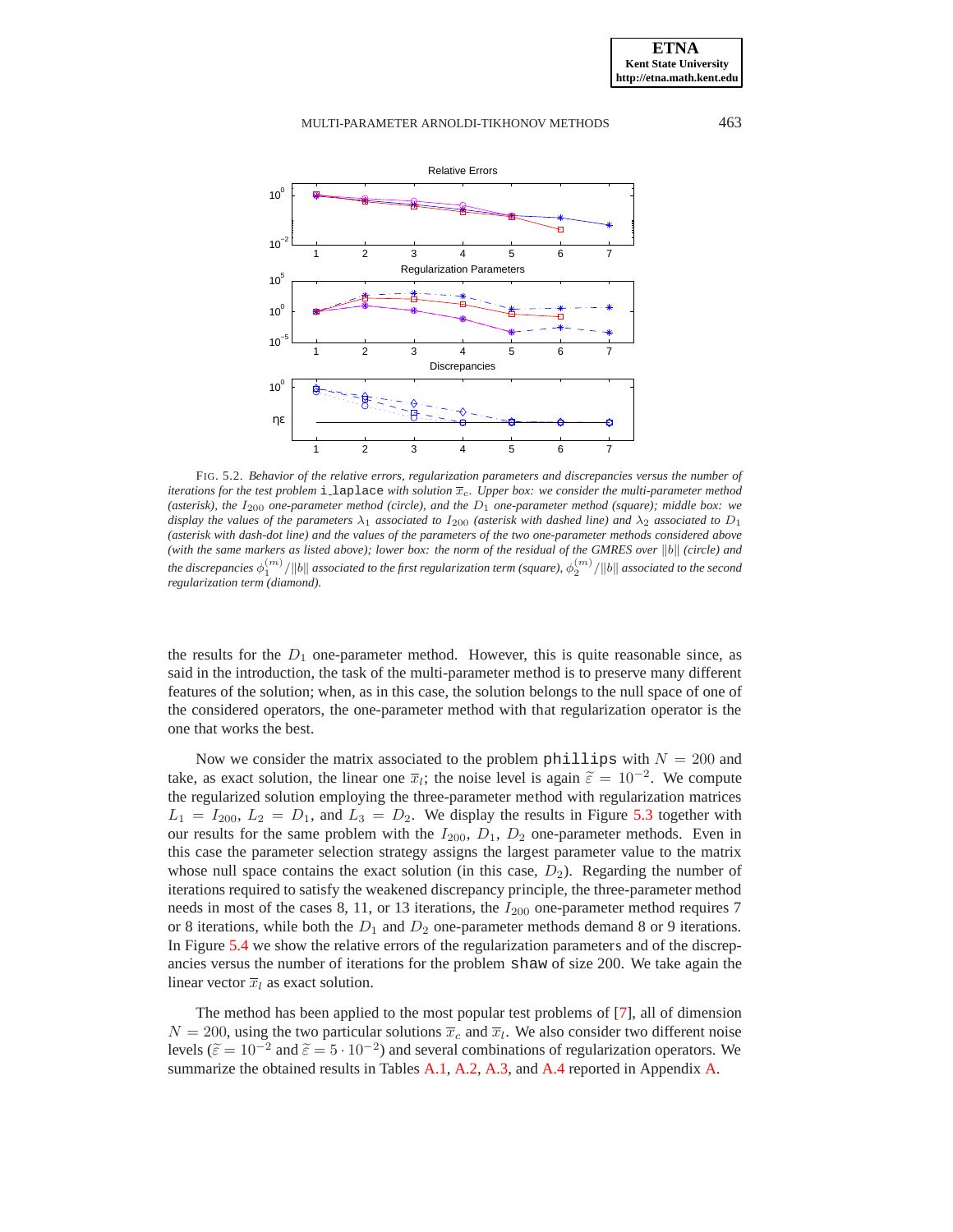

<span id="page-12-0"></span>FIG. 5.3. *Results obtained running 100 times the test problem*  $\phi$ hillips *with the particular solution*  $\overline{x}_l$  (we *plot one single marker for each performed test). Upper frame: we report the values of the relative errors on the horizontal axis and, at each vertical level, we mark the values corresponding to the*  $I_{200}$  *one-parameter (circle), the* D<sup>1</sup> *one-parameter (square), the* D<sup>2</sup> *one-parameter (diamond), and the* (I200, D1, D2) *three-parameter (asterisk) methods. Lower frame: we report the values of the regularization parameters in logarithmic scale on the horizontal axis and, at each vertical level, we mark the values corresponding to the*  $I_{200}$  *one-parameter (circle), the*  $D_1$  *oneparameter (square), the*  $D_2$  *one-parameter (diamond), and the* ( $I_{200}$ ,  $D_1$ ,  $D_2$ ) *three-parameter (asterisk) methods; concerning the multi-parameter method, the first line (labelled by* I200*) refers to the parameter that weights the term*  $||x||^2$ , the second line (labelled by  $D_1$ ) refers to the parameter that weights the term  $||D_1x||^2$ , and the third line (labelled by  $D_2$ ) refers to the parameter that weights the term  $||D_2x||^2$ .

<span id="page-12-1"></span>Finally, we consider experiments with the artificial solutions

(5.4) 
$$
\overline{x}_{\sin} = x^{(a)} + x^{(b)} := 10 \sin\left(\frac{x}{2}\right) + x \in \mathbb{R}^N,
$$

<span id="page-12-2"></span>(5.5) 
$$
\overline{x}_{\tan} = x^{(a)} + x^{(b)} := \frac{1}{10} \tan \left( \frac{x}{N+1} \frac{\pi}{2} \right) + x \in \mathbb{R}^N.
$$

Here  $\bar{x}_{\text{sin}}$  is oscillating while  $\bar{x}_{\text{tan}}$  is quickly increasing. These expeiments are motivated by the fact that the pair of matrices [\(5.1\)](#page-9-1) and [\(5.2\)](#page-9-1) considered so far represents a particular situation, since  $\mathcal{N}(D_1) \subset \mathcal{N}(D_2)$ . Taking instead the solution [\(5.4\)](#page-12-1) or [\(5.5\)](#page-12-2), by [\(5.3\)](#page-9-2) we can build two particular regularization matrices  $L^{(a)}$  and  $L^{(b)}$  such that  $x^{(a)} \in \mathcal{N}(L^{(a)}),$  $x^{(b)} \in \mathcal{N}(L^{(b)})$  and  $\mathcal{N}(L^{(a)}) \cap \mathcal{N}(L^{(b)}) = \{0\}$ . Consequently, neither  $\overline{x}_{\text{sin}}$  nor  $\overline{x}_{\text{tan}}$  belong to the null space of the matrices  $L^{(a)}$  or  $L^{(b)}$ . In this way we can really appreciate that the essence of the multi-parameter methods is, as said in the introduction, to preserve many different features of the solution of the original problem that may be distorted imposing only one regularization operator. For both solutions we consider the matrix  $A \in \mathbb{R}^{200 \times 200}$  associated to the test problem foxgood, a noise level  $\tilde{\epsilon} = 10^{-2}$ , and the regularization matrices  $L_1 = L^{(a)}$ ,  $L_2 = L^{(b)}$ . We display the results for [\(5.4\)](#page-12-1) and [\(5.5\)](#page-12-2) in Figure [5.5.](#page-14-0)

**5.2. Results for more general solutions.** In the second set of computed experiments we simply consider the most common test problems in [\[7\]](#page-17-16) with their appropriate solution. We are just going to display some graphs that compare the performances of the new multiparameter method and the usual Arnoldi-Tikhonov method. We consider the regularization matrices  $I_N$ ,  $D_1$ , and  $D_2$ .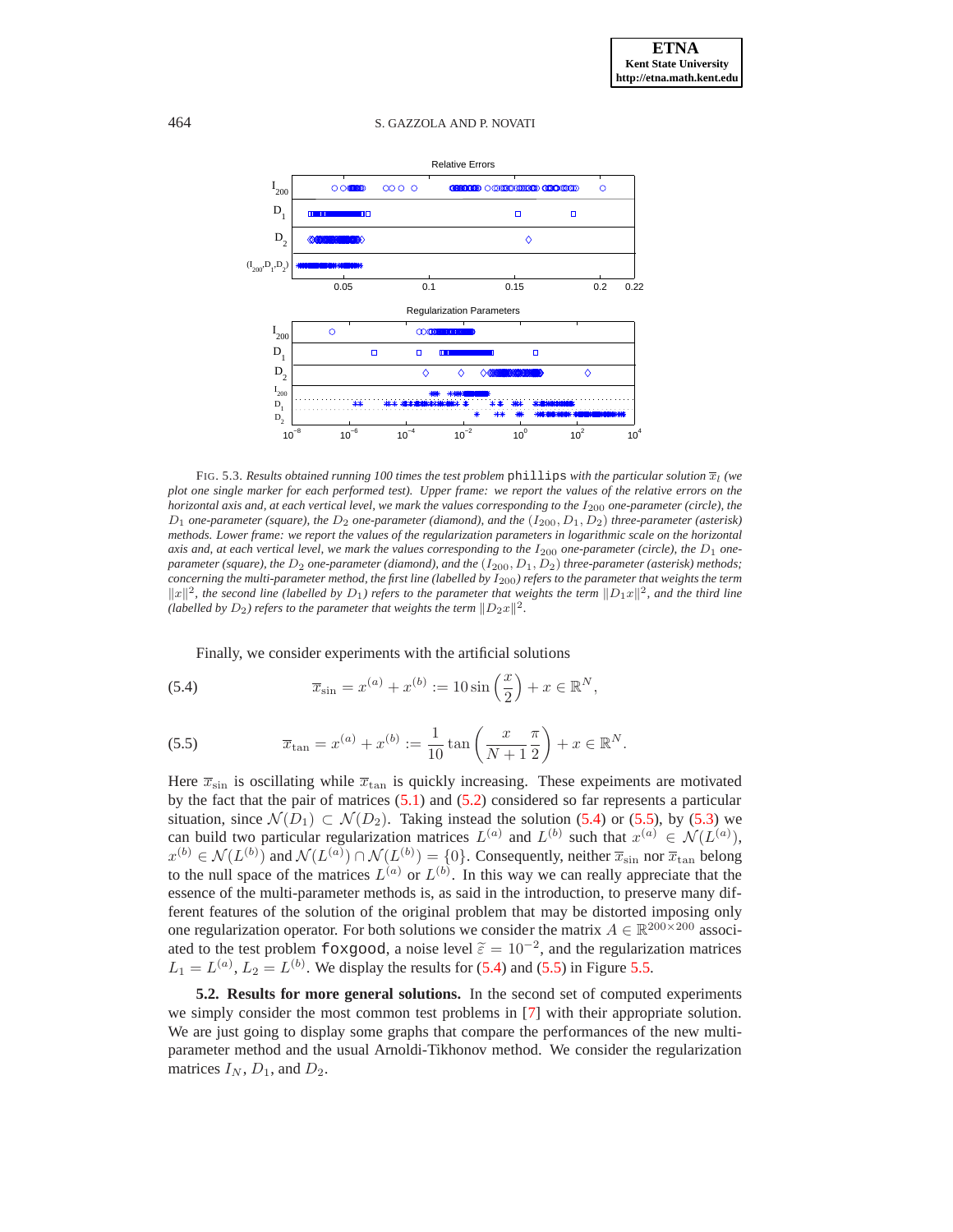

<span id="page-13-0"></span>FIG. 5.4. *Behavior of the relative errors, regularization parameters and discrepancies versus the number of iterations for the test problem*  $\sinh x$  *with solution*  $\overline{x}_l$ . The displayed quantities are the same as in Figure [5.2](#page-11-0) and are *denoted by the same markers. In addition: in the upper box we visualize the*  $D_2$  *one-parameter method (diamond);* in the middle box we visualize the parameter  $\lambda_3$  (asterisk with solid line) that weights the term  $\|D_2x\|^2$  of the multi*parameter method along with the regularization parameter associated to the*  $D_2$  *one-parameter method (diamond);*  $\hat{h}$  in the lower box we visualize the discrepancy  $\phi_3^{(m)}/\|b\|$  (hexagram) associated to the third regularization term.

Figure [5.6](#page-15-1) displays the behavior of the relative errors and the values of the regularization parameters obtained when solving the test problem i\_laplace of dimension  $N = 200$ with noise of level  $\tilde{\varepsilon} = 10^{-2}$  in the right-hand-side vector. We consider the  $I_{200}$  and  $D_1$ one-parameter methods and the  $(D_1, I_{200})$  two-parameter method. We remark that, when performing the multi-parameter method, the results can be affected by the order in which the regularization matrices appear. Indeed, looking at the parameters selection strategy described in subsection [3.2,](#page-5-5) we can understand that the first regularization matrix (in this case,  $L_1$ ) is weighted similarly to the one-parameter case, while the following ones work as corrections. This is a consequence of the fact that many reduced problems are solved sequentially and each one is based on the solutions and on the parameters associated to the previous ones; in this sense the first regularization operator is somehow advantaged with respect to the others. Therefore, if one has some intuition about the regularity of the solution, we suggest to put in the first place the most suitable regularization matrix. Tables [A.5](#page-22-0) and [A.6](#page-23-0) reported in Appendix [A](#page-17-10) collect results obtained by considering one-, two-, and three-parameter methods with various combinations of the usual regularization matrices and two different noise levels.

**5.3. Further considerations.** In this subsection we highlight a couple of important features of the new method that we noted while carrying out the numerical experiments just described.

The first property is that the AT multi-parameter method is very robust with respect to the initial choice of the regularization vector  $\Lambda$ , that is, considering different values of the components of Λ, the accuracy of the results and the number of iterations are basically stable. In Figure [5.7](#page-16-0) we display the values of the regularization parameters obtained by solving the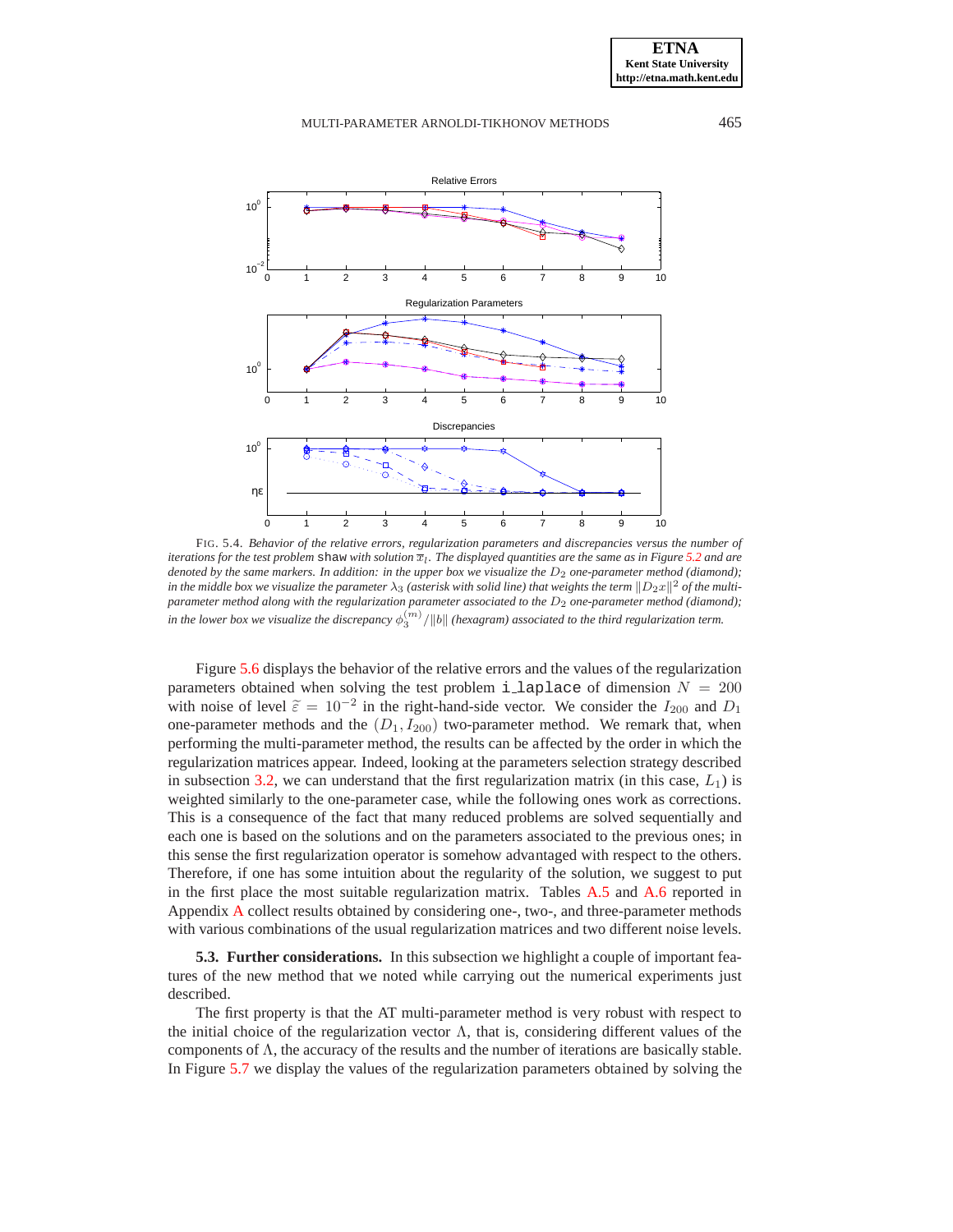

<span id="page-14-0"></span>FIG. 5.5. *Results obtained running 100 times the test problem*  $\pm \infty$  foxgood *with the particular solutions*  $\bar{x}_{\text{sin}}$ *(first and second frames) and*  $\bar{x}_{\tan}$  *(third and fourth frames); as before, we plot one single marker for each performed test. The regularization operators* L(a) *and* L(b) *are projection operators of the form [\(5.3\)](#page-9-2). First and third frames: we report the values of the relative errors on the horizontal axis and, at each vertical level, we mark the values corresponding to the*  $L^{(b)}$  *one-parameter (circle), the*  $L^{(a)}$  *one-parameter (square), and the*  $(L^{(a)}, L^{(b)})$  *twoparameter (asterisk) methods. Second and fourth frames: we report the values of the regularization parameters in*  $logarithmic scale$  on the horizontal axis and, at each vertical level, we mark the values corresponding to the  $L^{(b)}$ one-parameter (circle), the  $L^{(a)}$  one-parameter (square), and the  $(L^{(a)}, L^{(b)})$  two-parameter (asterisk) methods;<br>concerning the multi-parameter method, the first line (labelled by  $L^{(a)}$ ) refers to the parameter that w *regularization term (i.e., the one that acts on the*  $x^{(a)}$  *component of the solutions [\(5.4\)](#page-12-1) and [\(5.5\)](#page-12-2)), and the second line (labelled by* L(b) *) refers to the parameter that weights the second regularization term (i.e., the one that acts on the*  $x^{(b)}$  component of the solutions [\(5.4\)](#page-12-1) and [\(5.5\)](#page-12-2)).

th]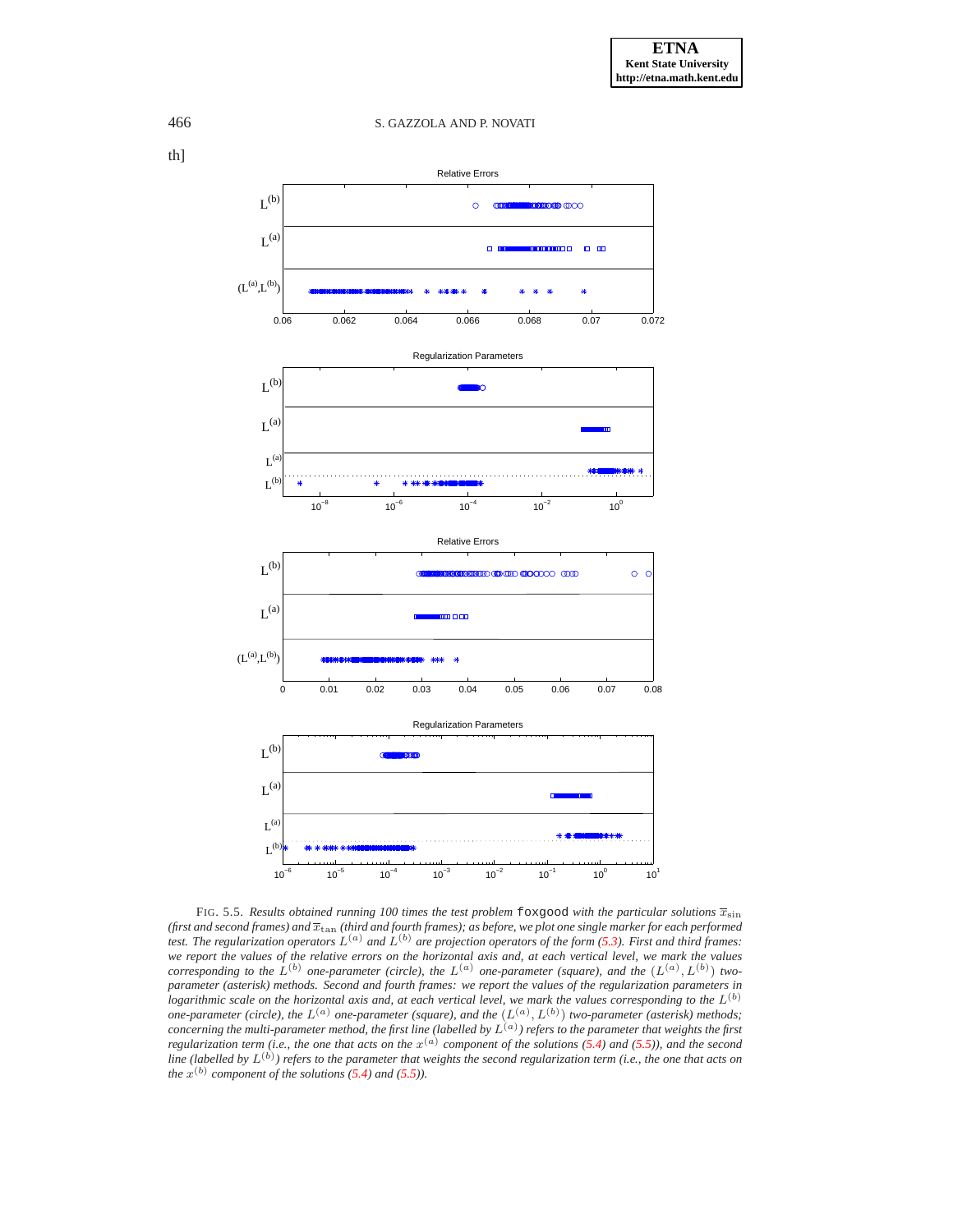

<span id="page-15-1"></span>FIG. 5.6. *Results obtained running 100 times the test problem* i laplace *(we plot one single marker for each performed test). Upper frame: we report the values of the relative errors on the horizontal axis and, at each vertical level, we mark the values corresponding to the*  $I_{200}$  *one-parameter (circle), the*  $D_1$  *one-parameter (square), and the* (D1, I200) *two-parameter (asterisk) methods. Lower frame: we report the values of the regularization parameters in logarithmic scale on the horizontal axis and, at each vertical level, we mark the values corresponding to the*  $I_{200}$ *one-parameter (circle), the*  $D_1$  *one-parameter (square), and the*  $(D_1, I_{200})$  *two-parameter (asterisk) methods; concerning the multi-parameter method, the first line (labelled by*  $D_1$ ) *refers to the parameter that weights the term*  $||D_1x||^2$ , while the second line (labelled by  $I_{200}$ ) refers to the parameter that weights the term  $||x||^2$ .

test problem shaw of dimension  $N = 200$  and taking as exact solution the one given in [\[7\]](#page-17-16); the noise level is  $\tilde{\varepsilon} = 10^{-2}$ . We have employed the  $(I_{200}, D_1, D_2)$  three-parameter method and carried out four tests with initial vector  $\Lambda$  whose three entries are all equal to 0.5, 1, 10, or 100. We can see that, except in the very first iterations, the behavior of each  $\lambda_i$ ,  $i = 1, 2, 3$ , is very similar independently of the initial value  $\lambda_i^{(0)}$ . We have also considered different components of the initial vector  $\Lambda$  and the results, even if not shown, are identical to the ones just described.

The second property is about the performance of the method when many extra iterations are executed after the stopping criterion is fulfilled. Despite that we had to review the stopping criterion introducing the weakened discrepancy principle (cf. Section [4\)](#page-7-0), we can appreciate that in many cases the behavior of the method is very stable even when we decide to go on with an arbitrary number of iterations. For instance, in Figure [5.8](#page-16-1) we display what happens when solving the problem shaw by the three-parameter method and letting, as above,  $N = 200$ ,  $\widetilde{\epsilon} = 10^{-2}$ ,  $L_1 = I_{200}$ ,  $L_2 = D_1$ , and  $L_3 = D_2$ . Similar results have been obtained for phillips and foxgood.

<span id="page-15-0"></span>**6. Conclusion.** We have described a new strategy to work with multi-parameter Tikhonov methods when an iterative scheme based on the Arnoldi algorithm is applied. The parameter selection method is based on the discrepancy principle and the algorithm to determine suitable regularization parameters at each step of the Arnoldi algorithm is computationally very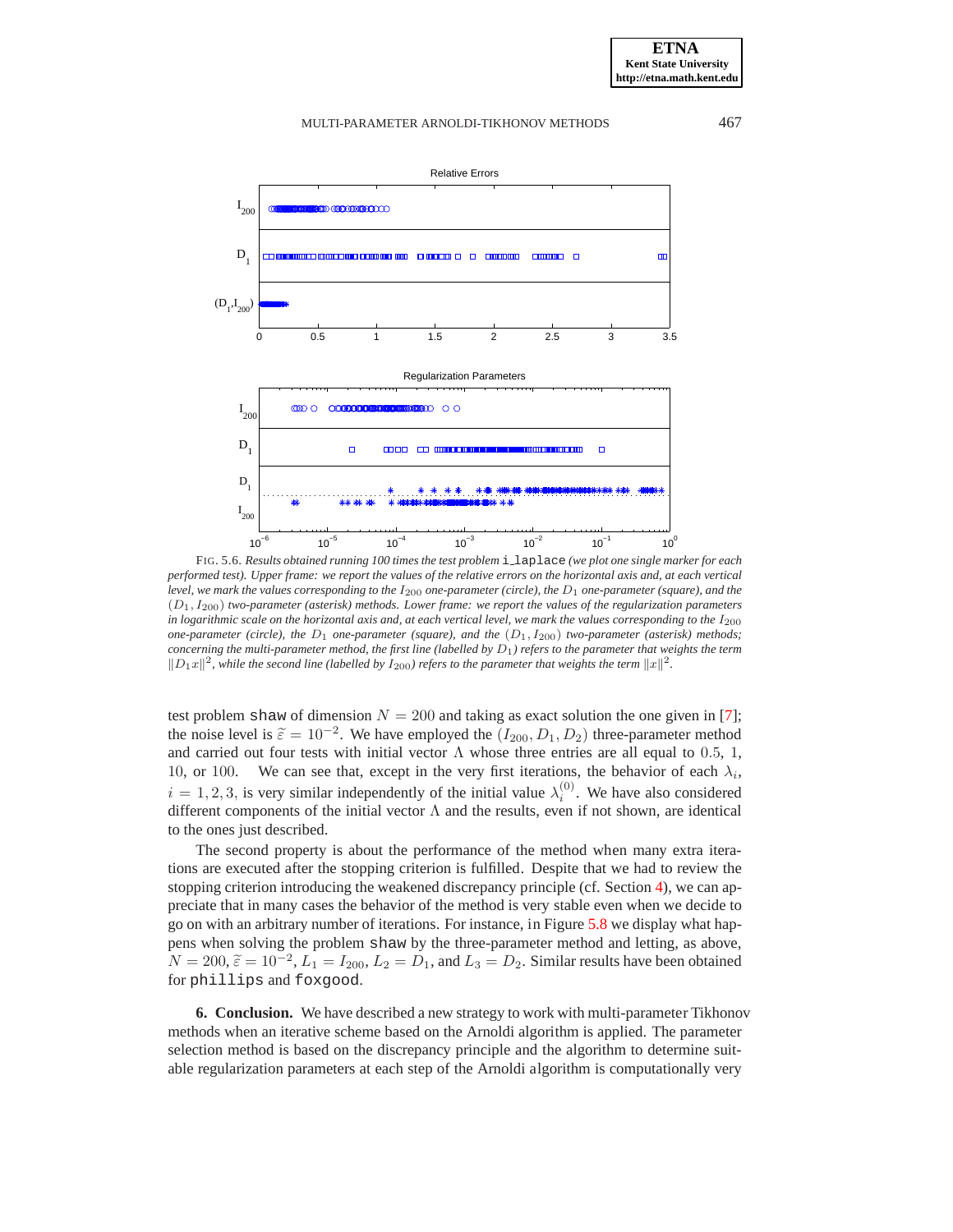

<span id="page-16-0"></span>FIG. 5.7. *Values of the components of the regularization vector* Λ *versus the number of iterations (each frame corresponds to a different component*). The test problem is shaw and we consider the  $(I_{200}, D_1, D_2)$  multi*parameter AT method. The initial values for the regularization vector are*  $\Lambda = (0.5, 0.5, 0.5)^T$  *(diamond)*,  $\Lambda =$  $(1, 1, 1)^T$  *(asterisk),*  $\Lambda = (10, 10, 10)^T$  *(circle),*  $\Lambda = (100, 100, 100)^T$  *(square).* 



<span id="page-16-1"></span>FIG. 5.8. *Values of the relative error, of the discrepancies and of the regularization parameters versus the number of iterations for the test problem* shaw *solved by the* (I200, D1, D2) *multi-parameter method. In the second* and third boxes, the circle denotes the quantities associated to the first regularization matrix ( $I_{200}$ ), the diamond *denotes the quantities associated to the second regularization matrix*  $(D_1)$ *, and the square denotes the quantities associated to the third regularization matrix (*D2*). This method would stop at the 9th iteration (denoted by the large asterisk), but we decide to run it until the 30th iteration.*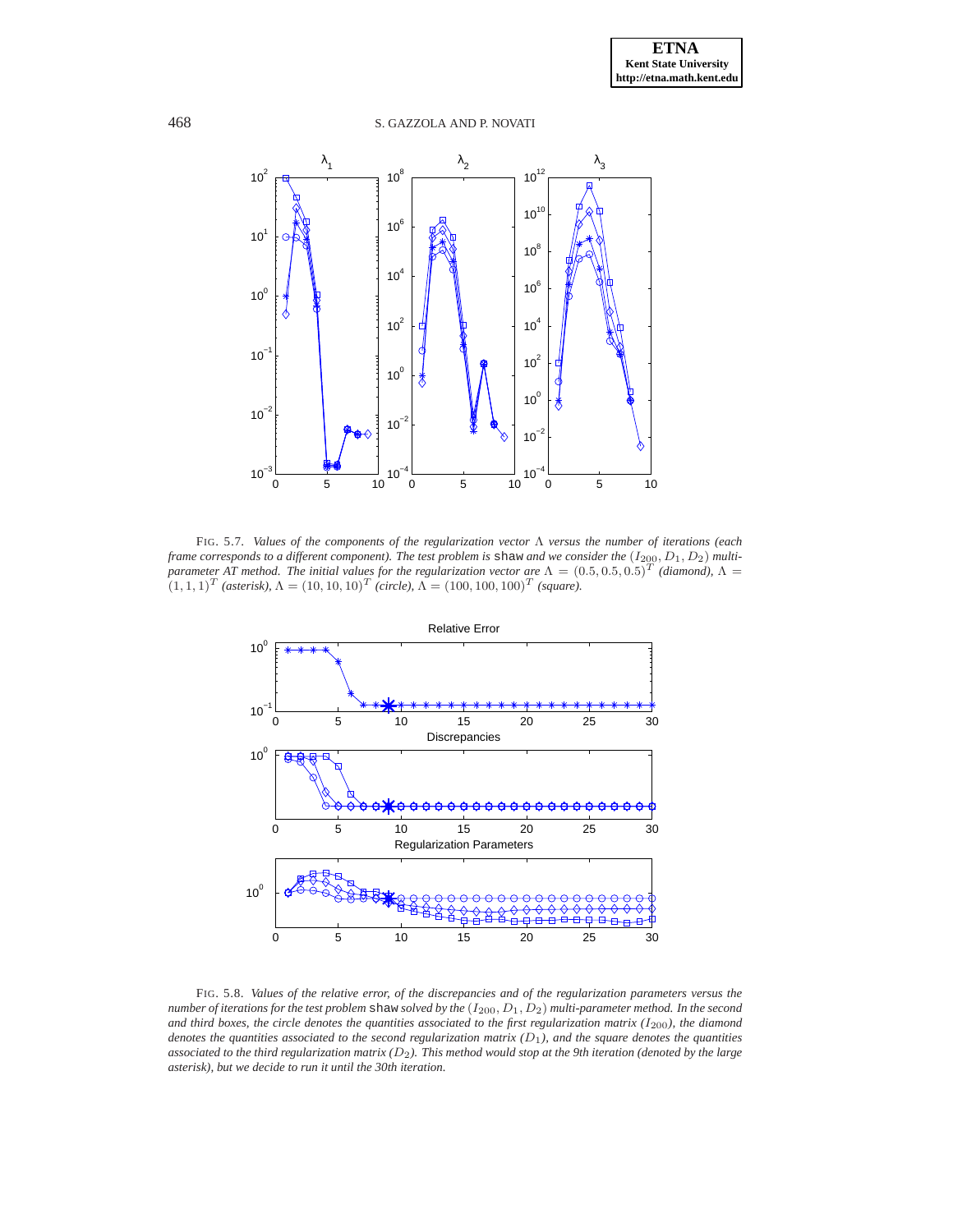cheap, since it exclusively involves computations in reduced dimension. We have verified that the new method is able to automatically weight different regularization terms, assigning larger values of the regularization parameters to the most suitable regularization matrices. The numerical experiments performed also show that, in many cases, the new method is able to improve the solution computed by means of the one-parameter Arnoldi-Tikhonov method.

#### **Appendix. A.**

<span id="page-17-10"></span>We report some tables for the experiments described in Section [5.](#page-9-0) The results are obtained performing, for each problem, 100 tests and taking the average of the relative errors, the average of each regularization parameter that appears in the method, and the average of the number of iterations. The parameters  $\lambda_1$ ,  $\lambda_2$ , and  $\lambda_3$  are always associated with the regularization matrices  $I_N$ ,  $D_1$ , and  $D_2$ , respectively. When the multi-parameter method is used, we report the results obtained applying both Algorithm [4.1](#page-7-1) and Algorithm [4.2](#page-8-0) (we mark the latter with the abbreviation WU within brackets next to the test name). The dimension of the problem is always  $N = 200$ . Tables [A.1,](#page-18-0) [A.2,](#page-19-0) [A.3,](#page-20-0) and [A.4](#page-21-0) show tests for particular solutions (constant and linear), while Tables [A.5](#page-22-0) and [A.6](#page-23-0) use solutions given by the routines of [\[7\]](#page-17-16). We consider different noise levels and we highlight the most interesting results with boldface.

#### **REFERENCES**

- <span id="page-17-4"></span>[1] F. BAUER AND S. V. PEREVERZYEV, *An utilization of a rough approximation of a noise covariance within the framework of multi-parameter regularization*, Int. J. Tomogr. Stat., 4 (2006), pp. 1–12.
- <span id="page-17-2"></span>[2] M. BELGE, M. E. KILMER, AND E. L. MILLER, *Efficient determination of multiple regularization parameters in a generalized L-curve framework*, Inverse Problems, 18 (2002), pp. 1161–1183.
- <span id="page-17-11"></span>[3] A. BJÖRCK, A bidiagonalization algorithm for solving large and sparse ill-posed systems of linear equations, BIT, 28 (1988), pp. 659–670.
- <span id="page-17-3"></span>[4] C. BREZINSKI, M. REDIVO-ZAGLIA, G. RODRIGUEZ, AND S. SEATZU, *Multi-parameter regularization techniques for ill-conditioned linear systems*, Numer. Math., 94 (2003), pp. 203–228.
- <span id="page-17-6"></span>[5] D. CALVETTI, S. MORIGI, L. REICHEL, AND F. SGALLARI, *Tikhonov regularization and the L-curve for large discrete ill-posed problems*, J. Comput. Appl. Math., 123 (2000), pp. 423–446.
- <span id="page-17-7"></span>[6] S. GAZZOLA AND P. NOVATI, *Automatic parameter setting for Arnoldi-Tikhonov methods*, J. Comput. Appl. Math., 256 (2014), pp. 180–195.
- <span id="page-17-16"></span>[7] P. C. HANSEN, *Regularization Tools: A Matlab package for analysis and solution of discrete ill-posed problems*, Numer. Algorithms, 6 (1994), pp. 1–35.
- <span id="page-17-12"></span><span id="page-17-1"></span>[8]  $\_\_\_\_\$ *Rank-deficient and Discrete Ill-posed Problems*, SIAM, Philadelphia, PA, 1998.
- [9] M. E. KILMER AND D. O'LEARY, *Choosing regularization parameters in iterative methods for ill-posed problems*, SIAM J. Matrix Anal. Appl., 22 (2001), pp. 1204–1221.
- <span id="page-17-8"></span>[10] B. LEWIS AND L. REICHEL, *Arnoldi-Tikhonov regularization methods*, J. Comput. Appl. Math., 226 (2009), pp. 92–102.
- <span id="page-17-0"></span>[11] S. LU AND S. V. PEREVERZYEV, *Multi-parameter regularization and its numerical realization*, Numer. Math., 118 (2001), pp. 1–31.
- <span id="page-17-17"></span>[12] S. MORIGI, L. REICHEL, AND F. SGALLARI, *Orthogonal Projection Regularization Operators*, Numer. Algorithms, 44 (2007), pp. 99–114.
- <span id="page-17-5"></span>[13] V. A. MOROZOV, *On the solution of functional equations by the method of regularization*, Soviet Math. Dokl., 7 (1966), pp. 414–417.
- <span id="page-17-15"></span>[14] P. NOVATI AND M. R. RUSSO, *Adaptive Arnoldi-Tikhonov regularization for image restoration*, Numer. Algorithms, (2013). DOI:10.1007/s11075-013-9712-0.
- <span id="page-17-13"></span>[15] D. P. O'LEARY AND J. A. SIMMONS, *A bidiagonalization-regularization procedure for large scale discretizations of ill-posed problems*, SIAM J. Sci. Stat. Comp., 2 (1981), pp. 474–489.
- <span id="page-17-9"></span>[16] L. REICHEL AND A. SHYSHKOV, *A new zero-finder for Tikhonov regularization*, BIT, 48 (2008), pp. 627– 643.
- <span id="page-17-14"></span>[17] Y. SAAD, *Iterative Methods for Sparse Linear Systems*, Second ed., SIAM, Philadelphia, 2003.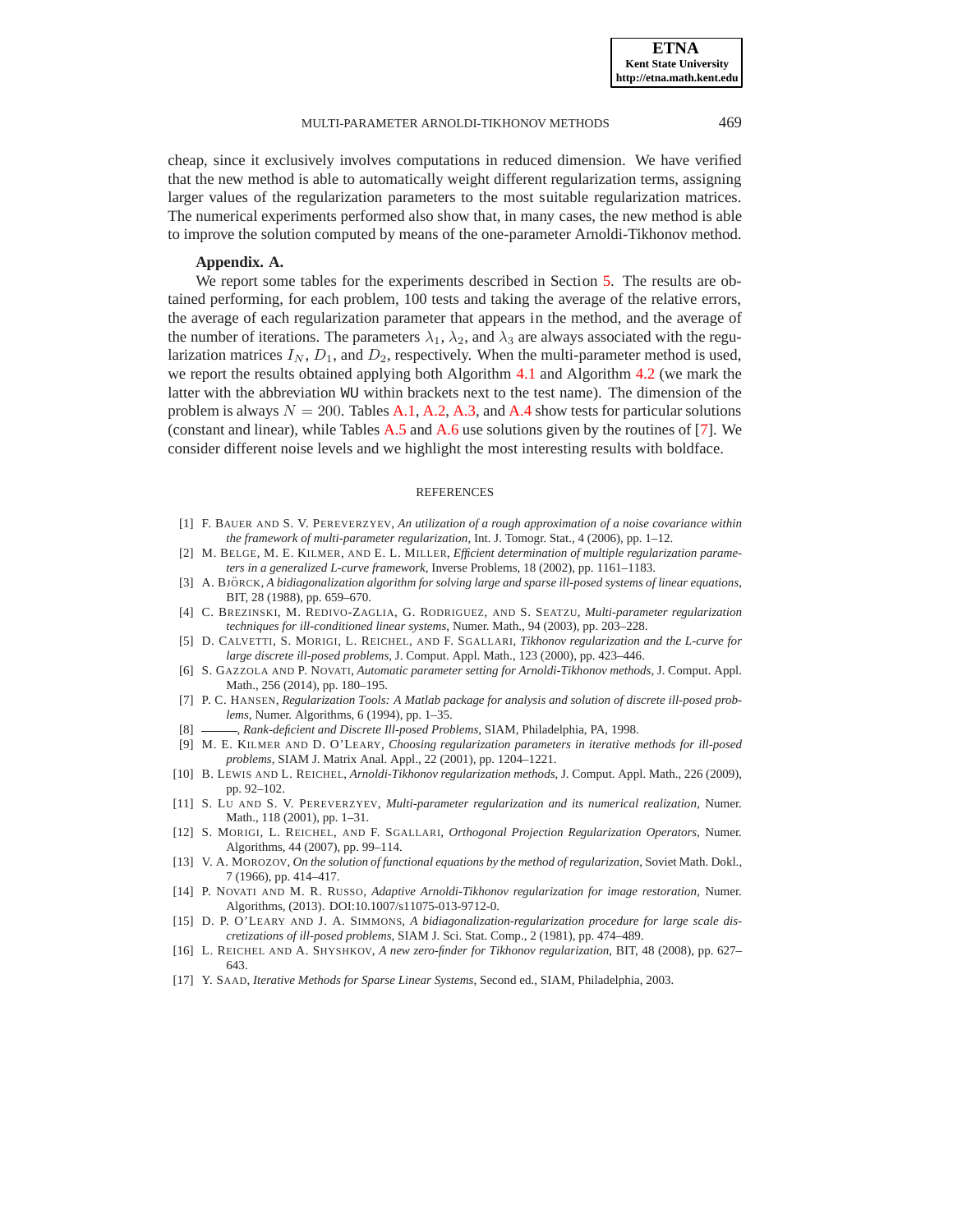$\frac{\text{TABLE A.1}}{\text{Constant solution } \bar{x}_c \text{ with noise level } \tilde{\epsilon}} = 10^{-2}.$ 

<span id="page-18-0"></span>

|               | <b>Relative Errors</b> | $\lambda_1$   | $\lambda_2$     | $\lambda_3$   | <b>Iterations</b> |
|---------------|------------------------|---------------|-----------------|---------------|-------------------|
| baart         | 1.0378e-001            | 6.7818e-004   |                 |               | 3.00              |
| baart         | 3.1941e-002            |               | 2.9526e+002     |               | 3.36              |
| baart         | 4.6184e-002            |               |                 | $1.5322e+003$ | 3.08              |
| baart         | 3.3079e-002            | 4.1362e-003   | $2.3190e+003$   |               | 3.40              |
| baart<br>(WU) | 3.8475e-002            | 2.3079e-003   | $1.0314e+003$   |               | 4.31              |
| baart         | 3.5972e-002            | 5.8633e-003   |                 | 8.8528e+004   | 3.34              |
| baart (WU)    | 4.6334e-002            | 6.8556e-004   |                 | 1.5115e+004   | 3.01              |
| baart         | 5.4689e-003            |               | 3.9761e+002     | 1.5605e+005   | 4.01              |
| baart (WU)    | 6.3468e-003            |               | 3.3345e+002     | 6.4547e+005   | 4.00              |
| baart         | 3.2744e-002            | 3.9987e-003   | 2.7437e+003     | 8.9722e+007   | 3.48              |
| baart (WU)    | 2.5777e-003            | 3.7114e-003   | 8.3275e+003     | 2.0124e+009   | 5.30              |
| gravity       | 7.6927e-002            | 2.7235e-002   |                 |               | 4.05              |
| gravity       | 3.5608e-002            |               | 1.2120e+002     |               | 4.89              |
| qravity       | 3.7409e-002            |               |                 | 7.5008e+003   | 5.01              |
| qravity       | 3.6233e-002            | 4.3953e-002   | $5.0042e+001$   |               | 5.06              |
| gravity (WU)  | 3.6591e-002            | 3.5814e-002   | 9.1060e+001     |               | 4.82              |
| qravity       | 3.7397e-002            | 4.6282e-002   |                 | 1.8640e+002   | 4.94              |
| gravity (WU)  | 3.7525e-002            | 3.7270e-002   |                 | $2.6912e+003$ | 4.92              |
| qravity       | 3.0131e-002            |               | 2.9360e+002     | 1.8309e+004   | 6.08              |
| gravity (WU)  | 2.7768e-002            |               | 3.8358e+002     | 2.3200e+004   | 7.08              |
| gravity       | 3.1157e-002            | 5.7598e-002   | $4.7711e+001$   | 3.1995e+003   | 6.50              |
| gravity (WU)  | 2.6016e-002            | 6.3788e-002   | 2.6957e+002     | 7.3402e+003   | 8.02              |
| shaw          | 1.9111e-001            | 8.2282e-004   |                 |               | 11.96             |
| shaw          | 1.0719e-001            |               | 9.6939e-001     |               | 6.82              |
| shaw          | 1.4307e-001            |               |                 | 1.7511e+002   | 7.12              |
| shaw          | 1.2701e-001            | 1.1500e-003   | $6.5296e+000$   |               | 6.91              |
| shaw<br>(WU)  | 9.5561e-002            | 8.9523e-004   | 1.2847e1        |               | 7.65              |
| shaw          | 1.1748e-001            | $9.5530e+000$ |                 | 1.3175e+003   | 7.44              |
| shaw<br>(WU)  | 1.2813e-001            | $6.1538e+000$ |                 | 2.2507e+003   | 7.82              |
| shaw          | 1.1748e-001            |               | 9.5530e+000     | 1.3175e+003   | 7.44              |
| shaw (WU)     | 1.2813e-001            |               | 6.1538e+000     | 2.2507e+003   | 7.82              |
| shaw          | 1.7063e-001            | 1.0023e-003   | $3.0629e + 000$ | 1.2808e+003   | 7.65              |
| shaw (WU)     | 1.0891e-001            | 9.5358e-004   | 7.0005e+000     | 1.5660e+003   | 8.38              |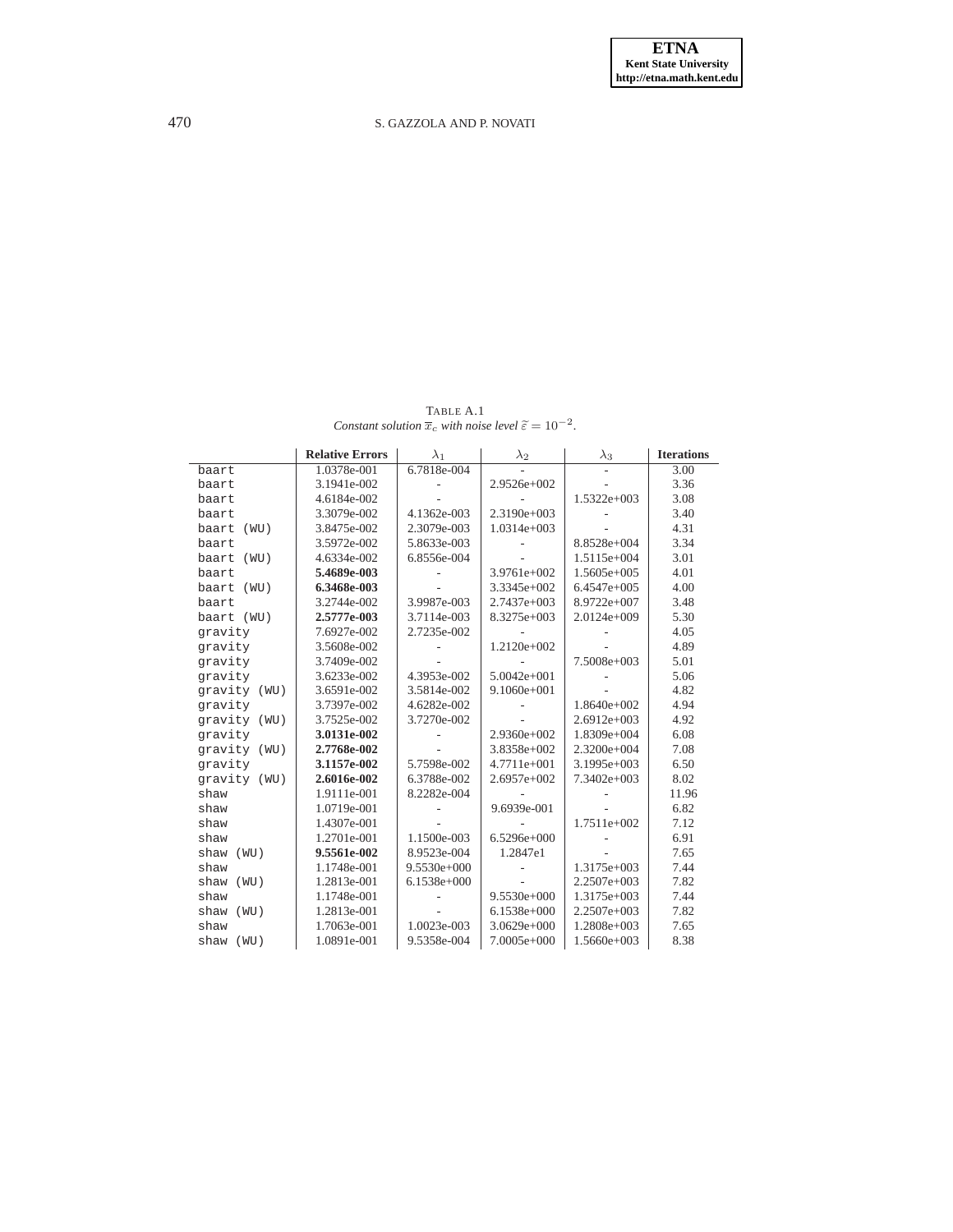$\text{TABLE A.2}$ <br>*Constant solution*  $\bar{x}_c$  *with noise level*  $\tilde{\epsilon} = 5 \cdot 10^{-2}$ *.* 

<span id="page-19-0"></span>

|               | <b>Relative Errors</b> | $\lambda_1$ | $\lambda_2$   | $\lambda_3$   | <b>Iterations</b> |
|---------------|------------------------|-------------|---------------|---------------|-------------------|
| baart         | 4.7271e-002            | 1.8289e-002 |               |               | $\overline{3.03}$ |
| baart         | 4.6467e-002            |             | 2.6946e+002   |               | 3.00              |
| baart         | 4.8727e-002            |             |               | 3.1295e+001   | 3.00              |
| baart         | 2.8299e-002            | 3.5002e-002 | $2.8047e+003$ |               | 3.81              |
| baart<br>(WU) | 4.5396e-002            | 1.8319e-002 | $3.1644e+002$ |               | 3.01              |
| baart         | 5.6287e-002            | 3.5177e-002 |               | 6.1848e+004   | 3.81              |
| baart (WU)    | 4.5595e-002            | 1.8319e-002 |               | $2.0673e+004$ | 3.01              |
| baart         | 4.1186e-002            |             | $2.6891e+003$ | 3.5107e+006   | 3.12              |
| baart (WU)    | 4.2843e-002            |             | $1.2127e+003$ | 4.1811e+006   | 3.09              |
| baart         | 2.9684e-002            | 3.4540e-002 | 2.8129e+003   | 7.0676e+006   | 3.95              |
| baart (WU)    | 4.5433e-002            | 1.8319e-002 | $3.1644e+002$ | 1.4420e+005   | 3.01              |
| gravity       | 1.4412e-001            | 6.2068e-002 |               |               | 3.00              |
| gravity       | 7.3863e-002            |             | 1.0178e+003   |               | 3.38              |
| qravity       | 7.6596e-002            |             |               | 5.8340e+002   | 3.30              |
| gravity       | 7.5657e-002            | 8.9338e-002 | 2.6968e+001   |               | 3.52              |
| gravity (WU)  | 5.9147e-002            | 1.7299e-001 | 1.4920e+003   |               | 4.61              |
| gravity       | 7.6178e-002            | 9.4794e-002 |               | 7.9399e+002   | 3.41              |
| gravity (WU)  | 7.7175e-002            | 6.9617e-002 |               | $1.6570e+003$ | 3.23              |
| gravity       | 5.6443e-002            |             | 3.4291e+003   | $1.0032e+005$ | 5.13              |
| gravity (WU)  | 5.7096e-002            |             | 2.1291e+003   | 1.7057e+005   | 5.14              |
| gravity       | 7.5426e-002            | 1.1257e-001 | 3.4710e+001   | 1.6360e+004   | 3.90              |
| gravity (WU)  | 5.5631e-002            | 3.2129e-001 | 7.2494e+002   | 5.6887e+004   | 10.39             |
| shaw          | 3.8658e-001            | 1.1241e-002 |               |               | 4.73              |
| shaw          | 3.7087e-001            |             | 1.0679e+001   |               | 4.30              |
| shaw          | 3.7499e-001            |             |               | 1.1396e+002   | 4.08              |
| shaw          | 3.4765e-001            | 4.0968e-002 | $6.2112e+000$ |               | 5.77              |
| shaw<br>(WU)  | 3.2295e-001            | 2.8325e-002 | 8.9987e+000   |               | 6.71              |
| shaw          | 3.6824e-001            | 9.7160e-002 |               | 5.0404e+002   | 4.85              |
| shaw<br>(WU)  | 3.5303e-001            | 1.8491e-002 |               | $1.3922e+003$ | 5.06              |
| shaw          | 2.2610e-001            |             | 8.0840e+001   | $1.0614e+003$ | 6.59              |
| shaw<br>(WU)  | 2.8593e-001            |             | $2.4070e+001$ | 2.7850e+003   | 6.02              |
| shaw          | 3.4812e-001            | 3.0250e-002 | $6.1392e+000$ | 5.6965e+002   | 7.06              |
| shaw (WU)     | 3.2119e-001            | 3.3386e-002 | 3.6780e+000   | 1.0717e+003   | 9.23              |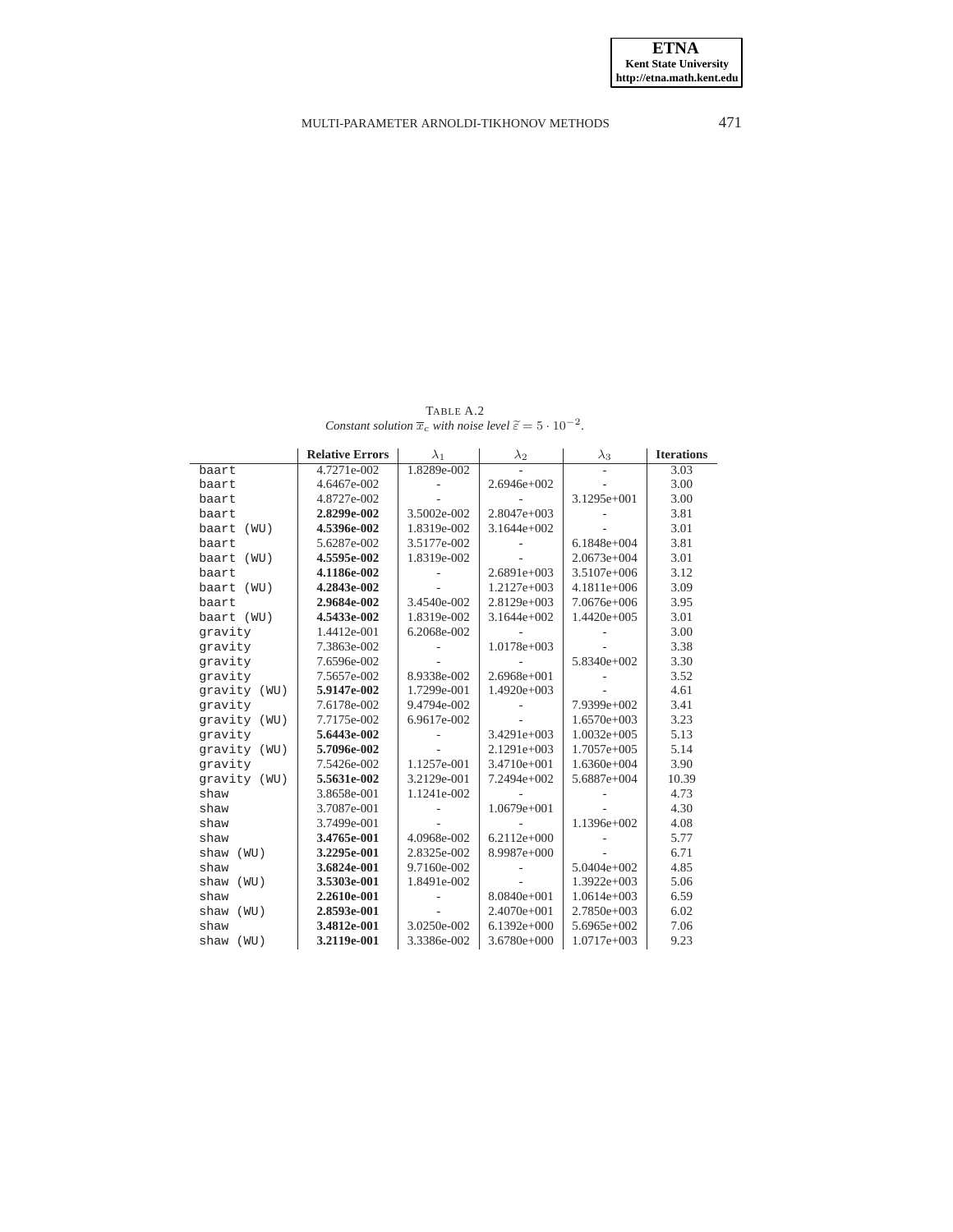TABLE A.3 *Linear solution*  $\overline{x}_l$  *with noise level*  $\widetilde{\varepsilon} = 10^{-2}$ *.* 

<span id="page-20-0"></span>

|                  | <b>Relative Errors</b> | $\lambda_1$ | $\lambda_2$   | $\lambda_3$   | <b>Iterations</b> |
|------------------|------------------------|-------------|---------------|---------------|-------------------|
| gravity          | 9.1882e-002            | 9.9070e-003 |               |               | 5.88              |
| gravity          | 4.3925e-002            |             | $6.2429e+000$ |               | 6.60              |
| gravity          | 4.4210e-002            |             |               | 8.3509e+002   | 6.60              |
| gravity          | 4.8555e-002            | 3.0927e-002 |               | 1.5557e+001   | 6.32              |
| qravity (WU)     | 4.5759e-002            | 2.1120e-002 |               | $2.0771e+003$ | 6.85              |
| gravity          | 4.0287e-002            |             | 3.9018e+001   | 7.2829e+003   | 7.96              |
| qravity (WU)     | 3.5810e-002            |             | $6.9289e+001$ | 7.7211e+003   | 9.39              |
| gravity          | 4.0742e-002            | 3.3236e-002 | $5.2950e+000$ | 1.8860e+003   | 8.15              |
| qravity (WU)     | 3.6273e-002            | 4.3565e-002 | $6.7350e+000$ | $2.0170e+003$ | 12.37             |
| phillips         | 8.3395e-002            | 7.5351e-004 |               |               | 3.88              |
| phillips         | 5.1312e-002            |             | $6.0850e+000$ |               | 4.79              |
| phillips         | 2.5810e-002            |             |               | $1.0223e+004$ | 3.70              |
| phillips         | 4.9806e-002            | 1.1568e-003 |               | 1.5404e+002   | 3.76              |
| phillips<br>(WU) | 2.9860e-002            | 7.8084e-004 |               | $1.1637e+005$ | 3.73              |
| phillips         | 2.0121e-002            |             | $1.3793e+001$ | 3.0215e+005   | 5.34              |
| phillips<br>(WU) | 7.3637e-003            |             | $1.0211e+001$ | 7.1454e+007   | 5.82              |
| phillips         | 2.1245e-002            | 1.1547e-003 | 5.1765e+000   | $7.0991e+005$ | 4.03              |
| phillips (WU)    | 4.9555e-003            | 1.0063e-003 | $2.6263e+000$ | 1.3782e+009   | 6.12              |
| shaw             | 1.6558e-001            | 5.6169e-004 |               |               | 8.04              |
| shaw             | 9.8639e-002            |             | $2.0738e+000$ |               | 7.05              |
| shaw             | 1.1969e-001            |             |               | $2.8091e+002$ | 7.90              |
| shaw             | 1.6111e-001            | 9.4367e-004 |               | $2.4475e+002$ | 7.60              |
| shaw (WU)        | 1.4970e-001            | 6.4663e-004 |               | 3.0588e+002   | 8.65              |
| shaw             | 1.8624e-001            |             | $1.4567e+003$ | 7.5914e+003   | 10.66             |
| shaw<br>(WU)     | 1.8275e-001            |             | $1.6192e+003$ | $6.4621e+004$ | 12.87             |
| shaw             | 1.5545e-001            | 7.2387e-004 | $1.1118e+000$ | 3.0236e+002   | 8.34              |
| shaw (WU)        | 8.5492e-002            | 6.8840e-004 | 2.3488e-001   | 9.2377e+002   | 10.08             |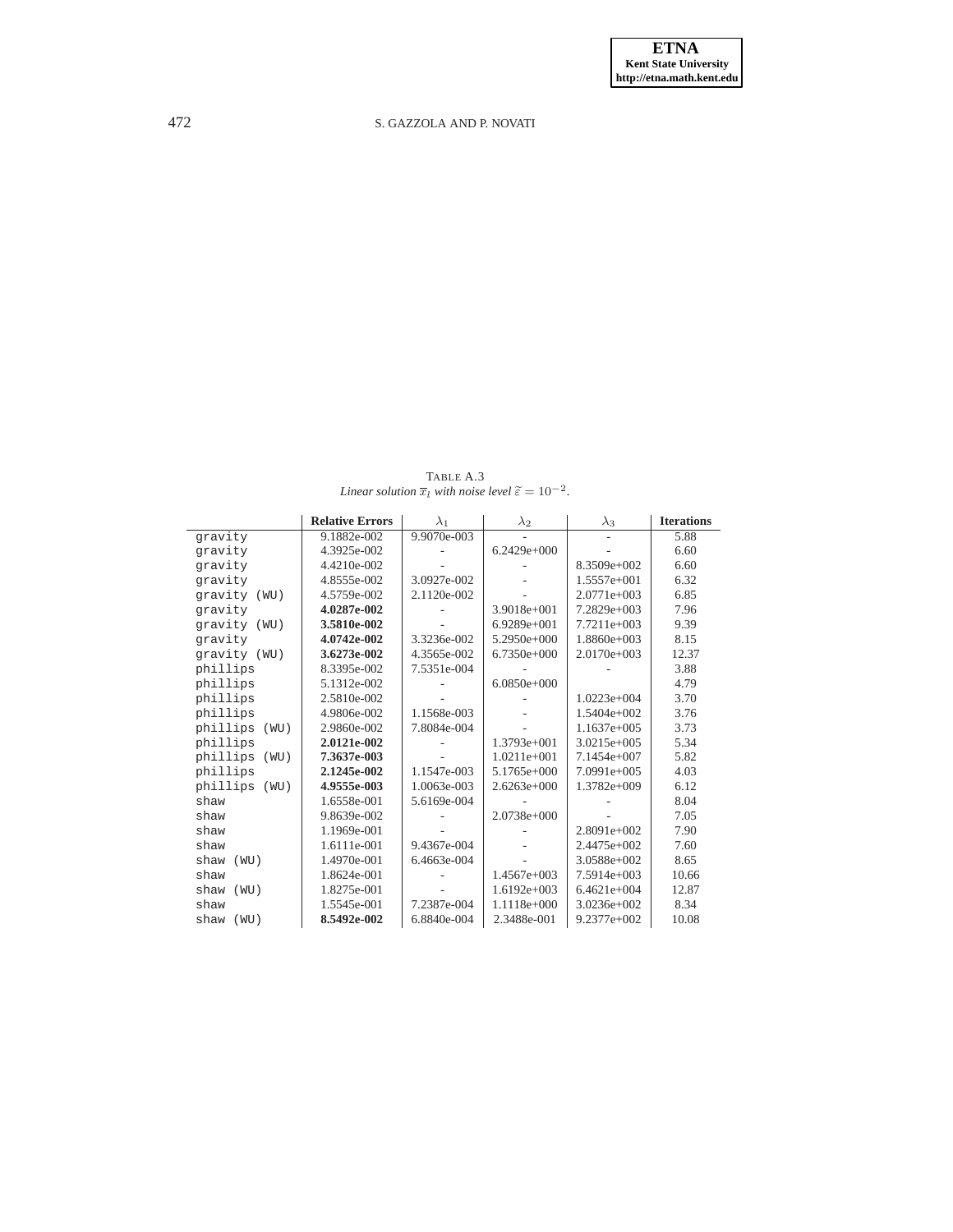TABLE A.4 *Linear solution*  $\overline{x}_l$  *with noise level*  $\widetilde{\varepsilon} = 5 \cdot 10^{-2}$ *.* 

<span id="page-21-0"></span>

|                  | <b>Relative Errors</b> | $\lambda_1$ | $\lambda_2$   | $\lambda_3$   | <b>Iterations</b> |
|------------------|------------------------|-------------|---------------|---------------|-------------------|
| gravity          | 2.8768e-001            | 5.5438e-002 |               |               | 4.05              |
| gravity          | 7.9760e-002            |             | 8.3692e+001   |               | 4.99              |
| qravity          | 9.9241e-001            |             |               | $2.0821e+003$ | 6.47              |
| qravity          | 9.9263e-001            | 3.0098e-002 |               | 3.0273e+002   | 8.08              |
| qravity (WU)     | 9.9256e-001            | 3.0199e-002 |               | $3.9649e+002$ | 9.23              |
| qravity          | 7.0756e-002            |             | 5.1613e+002   | 5.8957e+004   | 6.88              |
| qravity (WU)     | 6.9625e-002            |             | 5.1480e+002   | 8.2787e+004   | 7.32              |
| qravity          | 7.1772e-002            | 2.7579e-001 | 3.3161e+001   | $3.5037e+003$ | 8.09              |
| qravity (WU)     | 6.9084e-002            | 2.8820e-001 | 1.6383e+001   | $2.2734e+003$ | 15.31             |
| phillips         | 1.3393e-001            | 6.9273e-003 |               |               | 4.98              |
| phillips         | 4.6177e-002            |             | 1.9380e+001   |               | 4.00              |
| phillips         | 6.2626e-002            |             |               | 1.5541e+002   | 3.00              |
| phillips         | 5.9475e-002            | 1.2138e-002 |               | 3.8318e+003   | 3.04              |
| phillips<br>(WU) | 4.4428e-002            | 7.1280e-003 |               | 7.3170e+005   | 3.96              |
| phillips         | 4.4724e-002            |             | $8.0428e+001$ | 2.8338e+006   | 5.74              |
| phillips<br>(WU) | 3.0147e-002            |             | $4.9414e+001$ | $9.6469e+006$ | 5.51              |
| phillips         | 5.9309e-002            | 1.1927e-002 | 1.9741e+001   | $2.6932e+004$ | 3.15              |
| phillips<br>(WU) | 5.1288e-002            | 8.9332e-003 | $5.1621e+000$ | $2.0490e+007$ | 6.68              |
| shaw             | 4.2575e-001            | 5.0157e-003 |               |               | 5.40              |
| shaw             | 3.3582e-001            |             | $9.5404e+000$ |               | 5.81              |
| shaw             | 3.8572e-001            |             |               | $1.2562e+003$ | 5.41              |
| shaw             | 3.7063e-001            | 1.6175e-002 |               | 5.2509e+002   | 6.60              |
| shaw<br>(WU)     | 3.3534e-001            | 1.8732e-002 |               | 1.0808e+003   | 8.03              |
| shaw             | 1.9170e-001            |             | 3.4898e+001   | $1.0244e+003$ | 7.64              |
| shaw<br>(WU)     | 1.5476e-001            |             | 3.7043e+001   | 3.9485e+003   | 8.22              |
| shaw             | 3.3859e-001            | 1.8235e-002 | $5.7642e+000$ | 5.6926e+002   | 7.68              |
| shaw (WU)        | 3.1797e-001            | 2.1206e-002 | 3.7208e+000   | $2.1282e+003$ | 12.32             |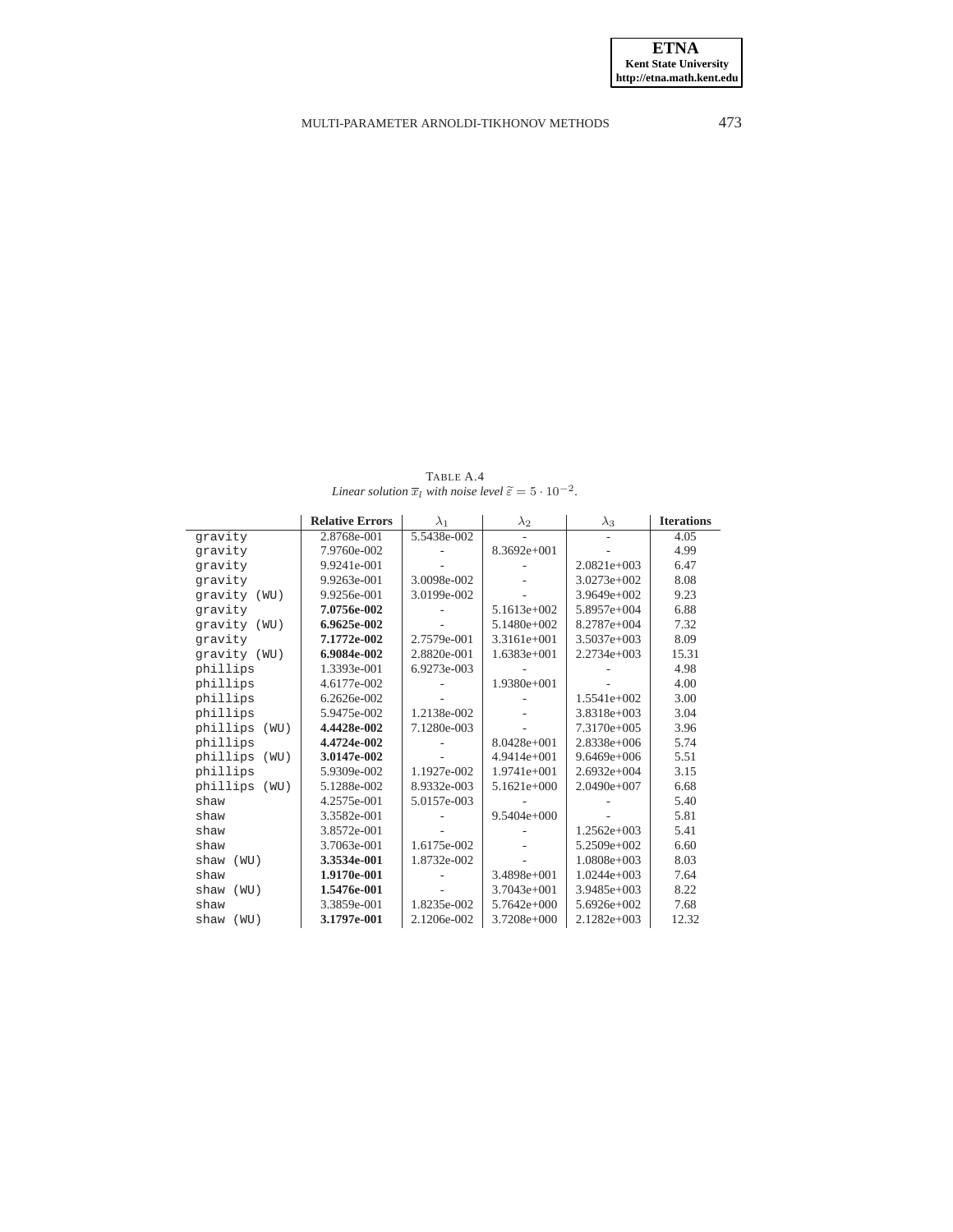<span id="page-22-0"></span>

| 5.9453e-004<br>5.0485e-002<br>baart<br>4.2167e-001<br>9.6425e-002<br>baart<br>6.2569e-002<br>1.0876e+003<br>baart<br>1.0683e-003<br>6.3735e-002<br>1.5099e-001<br>baart<br>1.0809e-001<br>1.5135e-001<br>1.0854e-003<br>baart (WU)<br>8.3136e-004<br>1.3274e+002<br>8.8097e-002<br>baart<br>1.2243e-001<br>1.0936e-003<br>2.3528e+002<br>baart (WU)<br>1.2223e-001<br>8.5082e-001<br>$1.6022e+002$<br>baart<br>$\frac{1}{2}$<br>1.2907e-001<br>8.9299e-001<br>1.1968e+002<br>baart (WU)<br>1.4903e-001<br>1.1395e-003<br>1.5122e-002<br>9.7826e+001<br>baart<br>1.2088e-003<br>2.5714e-003<br>3.3557e+001<br>baart (WU)<br>2.0029e-001<br>1.2013e-001<br>9.7765e-003<br>qravity<br>4.0751e-002<br>3.4584e+000<br>qravity<br>4.0657e-002<br>5.4844e+002<br>gravity<br>3.3339e-002<br>7.3607e-001<br>4.3901e-002<br>gravity<br>2.7101e-002<br>3.6701e+000<br>gravity (WU)<br>4.2829e-002<br>4.1944e-002<br>9.7444e+001<br>qravity<br>4.2992e-002<br>2.8425e-002<br>2.3548e+003<br>gravity (WU)<br>4.1431e-002<br>4.5887e-002<br>1.1104e+001<br>2.0749e+003<br>qravity<br>1.2389e+001<br>gravity (WU)<br>4.6282e-002<br>2.5341e+003<br>÷<br>gravity<br>3.7745e-002<br>4.0109e-002<br>8.4321e-001<br>4.1857e+002<br>5.1580e-002<br>gravity (WU)<br>3.5941e-002<br>6.8753e-001<br>8.0771e+002<br>1.8711e-002<br>phillips<br>2.8920e-002<br>phillips<br>2.5621e-002<br>5.2041e+000<br>L.<br>phillips<br>2.5663e-002<br>5.5949e+002<br>2.2946e+000<br>phillips<br>2.5654e-002<br>5.5102e-002<br>2.2588e+000<br>phillips<br>2.5428e-002<br>4.2635e-002<br>(WU)<br>5.0990e-002<br>2.7694e+002<br>phillips<br>2.6108e-002<br>L,<br>2.6021e-002<br>4.1527e-002<br>3.0252e+002<br>phillips (WU)<br>phillips<br>2.7134e-002<br>1.0548e+001<br>1.4744e+002<br>phillips<br>2.7043e-002<br>$9.1030e + 000$<br>1.3533e+002<br>(WU)<br>4.6571e-002<br>9.71<br>phillips<br>2.5571e-002<br>9.4471e-001<br>4.5558e+001<br>5.1642e-002<br>phillips (WU)<br>2.5307e-002<br>3.8008e-001<br>5.2265e+001<br>7.5858e-004<br>shaw<br>1.3445e-001<br>1.2074e-001<br>5.4351e-001<br>shaw<br>$\overline{\phantom{a}}$<br>1.2074e-001<br>1.2207e+002<br>shaw<br>2.5149e-001<br>6.73<br>1.3477e-001<br>1.8739e-003<br>shaw<br>2.6832e-001<br>1.4452e-001<br>3.1749e-003<br>8.02<br>shaw<br>(WU)<br>1.3466e-001<br>2.0832e-003<br>5.8343e+001<br>shaw<br>$\frac{1}{2}$<br>3.6720e-003<br>5.1928e+001<br>1.4767e-001<br>shaw (WU)<br>2.0162e-001<br>1.8871e-001<br>2.9227e+000<br>shaw<br>2.0445e-001<br>1.8076e-001<br>$4.0254e+000$<br>shaw (WU) |      | <b>Relative Errors</b> | $\lambda_1$ | $\lambda_2$ | $\lambda_3$ | <b>Iterations</b> |
|-----------------------------------------------------------------------------------------------------------------------------------------------------------------------------------------------------------------------------------------------------------------------------------------------------------------------------------------------------------------------------------------------------------------------------------------------------------------------------------------------------------------------------------------------------------------------------------------------------------------------------------------------------------------------------------------------------------------------------------------------------------------------------------------------------------------------------------------------------------------------------------------------------------------------------------------------------------------------------------------------------------------------------------------------------------------------------------------------------------------------------------------------------------------------------------------------------------------------------------------------------------------------------------------------------------------------------------------------------------------------------------------------------------------------------------------------------------------------------------------------------------------------------------------------------------------------------------------------------------------------------------------------------------------------------------------------------------------------------------------------------------------------------------------------------------------------------------------------------------------------------------------------------------------------------------------------------------------------------------------------------------------------------------------------------------------------------------------------------------------------------------------------------------------------------------------------------------------------------------------------------------------------------------------------------------------------------------------------------------------------------------------------------------------------------------------------------------------------------------------------------------------|------|------------------------|-------------|-------------|-------------|-------------------|
|                                                                                                                                                                                                                                                                                                                                                                                                                                                                                                                                                                                                                                                                                                                                                                                                                                                                                                                                                                                                                                                                                                                                                                                                                                                                                                                                                                                                                                                                                                                                                                                                                                                                                                                                                                                                                                                                                                                                                                                                                                                                                                                                                                                                                                                                                                                                                                                                                                                                                                                 |      |                        |             |             |             | 4.00              |
|                                                                                                                                                                                                                                                                                                                                                                                                                                                                                                                                                                                                                                                                                                                                                                                                                                                                                                                                                                                                                                                                                                                                                                                                                                                                                                                                                                                                                                                                                                                                                                                                                                                                                                                                                                                                                                                                                                                                                                                                                                                                                                                                                                                                                                                                                                                                                                                                                                                                                                                 |      |                        |             |             |             | 6.00              |
|                                                                                                                                                                                                                                                                                                                                                                                                                                                                                                                                                                                                                                                                                                                                                                                                                                                                                                                                                                                                                                                                                                                                                                                                                                                                                                                                                                                                                                                                                                                                                                                                                                                                                                                                                                                                                                                                                                                                                                                                                                                                                                                                                                                                                                                                                                                                                                                                                                                                                                                 |      |                        |             |             |             | 5.01              |
|                                                                                                                                                                                                                                                                                                                                                                                                                                                                                                                                                                                                                                                                                                                                                                                                                                                                                                                                                                                                                                                                                                                                                                                                                                                                                                                                                                                                                                                                                                                                                                                                                                                                                                                                                                                                                                                                                                                                                                                                                                                                                                                                                                                                                                                                                                                                                                                                                                                                                                                 |      |                        |             |             |             | 5.50              |
|                                                                                                                                                                                                                                                                                                                                                                                                                                                                                                                                                                                                                                                                                                                                                                                                                                                                                                                                                                                                                                                                                                                                                                                                                                                                                                                                                                                                                                                                                                                                                                                                                                                                                                                                                                                                                                                                                                                                                                                                                                                                                                                                                                                                                                                                                                                                                                                                                                                                                                                 |      |                        |             |             |             | 6.10              |
|                                                                                                                                                                                                                                                                                                                                                                                                                                                                                                                                                                                                                                                                                                                                                                                                                                                                                                                                                                                                                                                                                                                                                                                                                                                                                                                                                                                                                                                                                                                                                                                                                                                                                                                                                                                                                                                                                                                                                                                                                                                                                                                                                                                                                                                                                                                                                                                                                                                                                                                 |      |                        |             |             |             | 4.38              |
|                                                                                                                                                                                                                                                                                                                                                                                                                                                                                                                                                                                                                                                                                                                                                                                                                                                                                                                                                                                                                                                                                                                                                                                                                                                                                                                                                                                                                                                                                                                                                                                                                                                                                                                                                                                                                                                                                                                                                                                                                                                                                                                                                                                                                                                                                                                                                                                                                                                                                                                 |      |                        |             |             |             | 5.67              |
|                                                                                                                                                                                                                                                                                                                                                                                                                                                                                                                                                                                                                                                                                                                                                                                                                                                                                                                                                                                                                                                                                                                                                                                                                                                                                                                                                                                                                                                                                                                                                                                                                                                                                                                                                                                                                                                                                                                                                                                                                                                                                                                                                                                                                                                                                                                                                                                                                                                                                                                 |      |                        |             |             |             | 7.57              |
|                                                                                                                                                                                                                                                                                                                                                                                                                                                                                                                                                                                                                                                                                                                                                                                                                                                                                                                                                                                                                                                                                                                                                                                                                                                                                                                                                                                                                                                                                                                                                                                                                                                                                                                                                                                                                                                                                                                                                                                                                                                                                                                                                                                                                                                                                                                                                                                                                                                                                                                 |      |                        |             |             |             | 8.93              |
|                                                                                                                                                                                                                                                                                                                                                                                                                                                                                                                                                                                                                                                                                                                                                                                                                                                                                                                                                                                                                                                                                                                                                                                                                                                                                                                                                                                                                                                                                                                                                                                                                                                                                                                                                                                                                                                                                                                                                                                                                                                                                                                                                                                                                                                                                                                                                                                                                                                                                                                 |      |                        |             |             |             | 6.63              |
|                                                                                                                                                                                                                                                                                                                                                                                                                                                                                                                                                                                                                                                                                                                                                                                                                                                                                                                                                                                                                                                                                                                                                                                                                                                                                                                                                                                                                                                                                                                                                                                                                                                                                                                                                                                                                                                                                                                                                                                                                                                                                                                                                                                                                                                                                                                                                                                                                                                                                                                 |      |                        |             |             |             | 15.88             |
|                                                                                                                                                                                                                                                                                                                                                                                                                                                                                                                                                                                                                                                                                                                                                                                                                                                                                                                                                                                                                                                                                                                                                                                                                                                                                                                                                                                                                                                                                                                                                                                                                                                                                                                                                                                                                                                                                                                                                                                                                                                                                                                                                                                                                                                                                                                                                                                                                                                                                                                 |      |                        |             |             |             | 5.27              |
|                                                                                                                                                                                                                                                                                                                                                                                                                                                                                                                                                                                                                                                                                                                                                                                                                                                                                                                                                                                                                                                                                                                                                                                                                                                                                                                                                                                                                                                                                                                                                                                                                                                                                                                                                                                                                                                                                                                                                                                                                                                                                                                                                                                                                                                                                                                                                                                                                                                                                                                 |      |                        |             |             |             | 6.24              |
|                                                                                                                                                                                                                                                                                                                                                                                                                                                                                                                                                                                                                                                                                                                                                                                                                                                                                                                                                                                                                                                                                                                                                                                                                                                                                                                                                                                                                                                                                                                                                                                                                                                                                                                                                                                                                                                                                                                                                                                                                                                                                                                                                                                                                                                                                                                                                                                                                                                                                                                 |      |                        |             |             |             | 6.19              |
|                                                                                                                                                                                                                                                                                                                                                                                                                                                                                                                                                                                                                                                                                                                                                                                                                                                                                                                                                                                                                                                                                                                                                                                                                                                                                                                                                                                                                                                                                                                                                                                                                                                                                                                                                                                                                                                                                                                                                                                                                                                                                                                                                                                                                                                                                                                                                                                                                                                                                                                 |      |                        |             |             |             | 6.15              |
|                                                                                                                                                                                                                                                                                                                                                                                                                                                                                                                                                                                                                                                                                                                                                                                                                                                                                                                                                                                                                                                                                                                                                                                                                                                                                                                                                                                                                                                                                                                                                                                                                                                                                                                                                                                                                                                                                                                                                                                                                                                                                                                                                                                                                                                                                                                                                                                                                                                                                                                 |      |                        |             |             |             | 6.50              |
|                                                                                                                                                                                                                                                                                                                                                                                                                                                                                                                                                                                                                                                                                                                                                                                                                                                                                                                                                                                                                                                                                                                                                                                                                                                                                                                                                                                                                                                                                                                                                                                                                                                                                                                                                                                                                                                                                                                                                                                                                                                                                                                                                                                                                                                                                                                                                                                                                                                                                                                 |      |                        |             |             |             | 6.04              |
|                                                                                                                                                                                                                                                                                                                                                                                                                                                                                                                                                                                                                                                                                                                                                                                                                                                                                                                                                                                                                                                                                                                                                                                                                                                                                                                                                                                                                                                                                                                                                                                                                                                                                                                                                                                                                                                                                                                                                                                                                                                                                                                                                                                                                                                                                                                                                                                                                                                                                                                 |      |                        |             |             |             | 6.60              |
|                                                                                                                                                                                                                                                                                                                                                                                                                                                                                                                                                                                                                                                                                                                                                                                                                                                                                                                                                                                                                                                                                                                                                                                                                                                                                                                                                                                                                                                                                                                                                                                                                                                                                                                                                                                                                                                                                                                                                                                                                                                                                                                                                                                                                                                                                                                                                                                                                                                                                                                 |      |                        |             |             |             | 7.92              |
|                                                                                                                                                                                                                                                                                                                                                                                                                                                                                                                                                                                                                                                                                                                                                                                                                                                                                                                                                                                                                                                                                                                                                                                                                                                                                                                                                                                                                                                                                                                                                                                                                                                                                                                                                                                                                                                                                                                                                                                                                                                                                                                                                                                                                                                                                                                                                                                                                                                                                                                 |      |                        |             |             |             | 8.83              |
|                                                                                                                                                                                                                                                                                                                                                                                                                                                                                                                                                                                                                                                                                                                                                                                                                                                                                                                                                                                                                                                                                                                                                                                                                                                                                                                                                                                                                                                                                                                                                                                                                                                                                                                                                                                                                                                                                                                                                                                                                                                                                                                                                                                                                                                                                                                                                                                                                                                                                                                 |      |                        |             |             |             | 7.80              |
|                                                                                                                                                                                                                                                                                                                                                                                                                                                                                                                                                                                                                                                                                                                                                                                                                                                                                                                                                                                                                                                                                                                                                                                                                                                                                                                                                                                                                                                                                                                                                                                                                                                                                                                                                                                                                                                                                                                                                                                                                                                                                                                                                                                                                                                                                                                                                                                                                                                                                                                 |      |                        |             |             |             | 13.03             |
|                                                                                                                                                                                                                                                                                                                                                                                                                                                                                                                                                                                                                                                                                                                                                                                                                                                                                                                                                                                                                                                                                                                                                                                                                                                                                                                                                                                                                                                                                                                                                                                                                                                                                                                                                                                                                                                                                                                                                                                                                                                                                                                                                                                                                                                                                                                                                                                                                                                                                                                 |      |                        |             |             |             | 5.00              |
|                                                                                                                                                                                                                                                                                                                                                                                                                                                                                                                                                                                                                                                                                                                                                                                                                                                                                                                                                                                                                                                                                                                                                                                                                                                                                                                                                                                                                                                                                                                                                                                                                                                                                                                                                                                                                                                                                                                                                                                                                                                                                                                                                                                                                                                                                                                                                                                                                                                                                                                 |      |                        |             |             |             | 5.05              |
|                                                                                                                                                                                                                                                                                                                                                                                                                                                                                                                                                                                                                                                                                                                                                                                                                                                                                                                                                                                                                                                                                                                                                                                                                                                                                                                                                                                                                                                                                                                                                                                                                                                                                                                                                                                                                                                                                                                                                                                                                                                                                                                                                                                                                                                                                                                                                                                                                                                                                                                 |      |                        |             |             |             | 5.00              |
|                                                                                                                                                                                                                                                                                                                                                                                                                                                                                                                                                                                                                                                                                                                                                                                                                                                                                                                                                                                                                                                                                                                                                                                                                                                                                                                                                                                                                                                                                                                                                                                                                                                                                                                                                                                                                                                                                                                                                                                                                                                                                                                                                                                                                                                                                                                                                                                                                                                                                                                 |      |                        |             |             |             | 7.52              |
|                                                                                                                                                                                                                                                                                                                                                                                                                                                                                                                                                                                                                                                                                                                                                                                                                                                                                                                                                                                                                                                                                                                                                                                                                                                                                                                                                                                                                                                                                                                                                                                                                                                                                                                                                                                                                                                                                                                                                                                                                                                                                                                                                                                                                                                                                                                                                                                                                                                                                                                 |      |                        |             |             |             | 8.06              |
|                                                                                                                                                                                                                                                                                                                                                                                                                                                                                                                                                                                                                                                                                                                                                                                                                                                                                                                                                                                                                                                                                                                                                                                                                                                                                                                                                                                                                                                                                                                                                                                                                                                                                                                                                                                                                                                                                                                                                                                                                                                                                                                                                                                                                                                                                                                                                                                                                                                                                                                 |      |                        |             |             |             | 7.48              |
|                                                                                                                                                                                                                                                                                                                                                                                                                                                                                                                                                                                                                                                                                                                                                                                                                                                                                                                                                                                                                                                                                                                                                                                                                                                                                                                                                                                                                                                                                                                                                                                                                                                                                                                                                                                                                                                                                                                                                                                                                                                                                                                                                                                                                                                                                                                                                                                                                                                                                                                 |      |                        |             |             |             | 8.05              |
|                                                                                                                                                                                                                                                                                                                                                                                                                                                                                                                                                                                                                                                                                                                                                                                                                                                                                                                                                                                                                                                                                                                                                                                                                                                                                                                                                                                                                                                                                                                                                                                                                                                                                                                                                                                                                                                                                                                                                                                                                                                                                                                                                                                                                                                                                                                                                                                                                                                                                                                 |      |                        |             |             |             | 7.54              |
|                                                                                                                                                                                                                                                                                                                                                                                                                                                                                                                                                                                                                                                                                                                                                                                                                                                                                                                                                                                                                                                                                                                                                                                                                                                                                                                                                                                                                                                                                                                                                                                                                                                                                                                                                                                                                                                                                                                                                                                                                                                                                                                                                                                                                                                                                                                                                                                                                                                                                                                 |      |                        |             |             |             | 8.43              |
|                                                                                                                                                                                                                                                                                                                                                                                                                                                                                                                                                                                                                                                                                                                                                                                                                                                                                                                                                                                                                                                                                                                                                                                                                                                                                                                                                                                                                                                                                                                                                                                                                                                                                                                                                                                                                                                                                                                                                                                                                                                                                                                                                                                                                                                                                                                                                                                                                                                                                                                 |      |                        |             |             |             |                   |
|                                                                                                                                                                                                                                                                                                                                                                                                                                                                                                                                                                                                                                                                                                                                                                                                                                                                                                                                                                                                                                                                                                                                                                                                                                                                                                                                                                                                                                                                                                                                                                                                                                                                                                                                                                                                                                                                                                                                                                                                                                                                                                                                                                                                                                                                                                                                                                                                                                                                                                                 |      |                        |             |             |             | 12.56             |
|                                                                                                                                                                                                                                                                                                                                                                                                                                                                                                                                                                                                                                                                                                                                                                                                                                                                                                                                                                                                                                                                                                                                                                                                                                                                                                                                                                                                                                                                                                                                                                                                                                                                                                                                                                                                                                                                                                                                                                                                                                                                                                                                                                                                                                                                                                                                                                                                                                                                                                                 |      |                        |             |             |             | 5.85              |
|                                                                                                                                                                                                                                                                                                                                                                                                                                                                                                                                                                                                                                                                                                                                                                                                                                                                                                                                                                                                                                                                                                                                                                                                                                                                                                                                                                                                                                                                                                                                                                                                                                                                                                                                                                                                                                                                                                                                                                                                                                                                                                                                                                                                                                                                                                                                                                                                                                                                                                                 |      |                        |             |             |             | 6.29              |
|                                                                                                                                                                                                                                                                                                                                                                                                                                                                                                                                                                                                                                                                                                                                                                                                                                                                                                                                                                                                                                                                                                                                                                                                                                                                                                                                                                                                                                                                                                                                                                                                                                                                                                                                                                                                                                                                                                                                                                                                                                                                                                                                                                                                                                                                                                                                                                                                                                                                                                                 |      |                        |             |             |             | 6.01              |
|                                                                                                                                                                                                                                                                                                                                                                                                                                                                                                                                                                                                                                                                                                                                                                                                                                                                                                                                                                                                                                                                                                                                                                                                                                                                                                                                                                                                                                                                                                                                                                                                                                                                                                                                                                                                                                                                                                                                                                                                                                                                                                                                                                                                                                                                                                                                                                                                                                                                                                                 |      |                        |             |             |             |                   |
|                                                                                                                                                                                                                                                                                                                                                                                                                                                                                                                                                                                                                                                                                                                                                                                                                                                                                                                                                                                                                                                                                                                                                                                                                                                                                                                                                                                                                                                                                                                                                                                                                                                                                                                                                                                                                                                                                                                                                                                                                                                                                                                                                                                                                                                                                                                                                                                                                                                                                                                 |      |                        |             |             |             |                   |
|                                                                                                                                                                                                                                                                                                                                                                                                                                                                                                                                                                                                                                                                                                                                                                                                                                                                                                                                                                                                                                                                                                                                                                                                                                                                                                                                                                                                                                                                                                                                                                                                                                                                                                                                                                                                                                                                                                                                                                                                                                                                                                                                                                                                                                                                                                                                                                                                                                                                                                                 |      |                        |             |             |             | 6.71              |
|                                                                                                                                                                                                                                                                                                                                                                                                                                                                                                                                                                                                                                                                                                                                                                                                                                                                                                                                                                                                                                                                                                                                                                                                                                                                                                                                                                                                                                                                                                                                                                                                                                                                                                                                                                                                                                                                                                                                                                                                                                                                                                                                                                                                                                                                                                                                                                                                                                                                                                                 |      |                        |             |             |             | 8.18              |
|                                                                                                                                                                                                                                                                                                                                                                                                                                                                                                                                                                                                                                                                                                                                                                                                                                                                                                                                                                                                                                                                                                                                                                                                                                                                                                                                                                                                                                                                                                                                                                                                                                                                                                                                                                                                                                                                                                                                                                                                                                                                                                                                                                                                                                                                                                                                                                                                                                                                                                                 |      |                        |             |             |             | 9.59              |
|                                                                                                                                                                                                                                                                                                                                                                                                                                                                                                                                                                                                                                                                                                                                                                                                                                                                                                                                                                                                                                                                                                                                                                                                                                                                                                                                                                                                                                                                                                                                                                                                                                                                                                                                                                                                                                                                                                                                                                                                                                                                                                                                                                                                                                                                                                                                                                                                                                                                                                                 |      |                        |             |             |             | 10.85             |
|                                                                                                                                                                                                                                                                                                                                                                                                                                                                                                                                                                                                                                                                                                                                                                                                                                                                                                                                                                                                                                                                                                                                                                                                                                                                                                                                                                                                                                                                                                                                                                                                                                                                                                                                                                                                                                                                                                                                                                                                                                                                                                                                                                                                                                                                                                                                                                                                                                                                                                                 | shaw | 1.3631e-001            | 3.1890e-003 | 2.6252e-001 | 1.7495e+001 | 7.71              |
| 1.3297e-001<br>3.6163e-003<br>2.2794e-002<br>$9.6222e+000$<br>shaw (WU)                                                                                                                                                                                                                                                                                                                                                                                                                                                                                                                                                                                                                                                                                                                                                                                                                                                                                                                                                                                                                                                                                                                                                                                                                                                                                                                                                                                                                                                                                                                                                                                                                                                                                                                                                                                                                                                                                                                                                                                                                                                                                                                                                                                                                                                                                                                                                                                                                                         |      |                        |             |             |             | 15.36             |

TABLE A.5 *Given solution with noise level*  $\widetilde{\epsilon} = 10^{-2}$ *.*